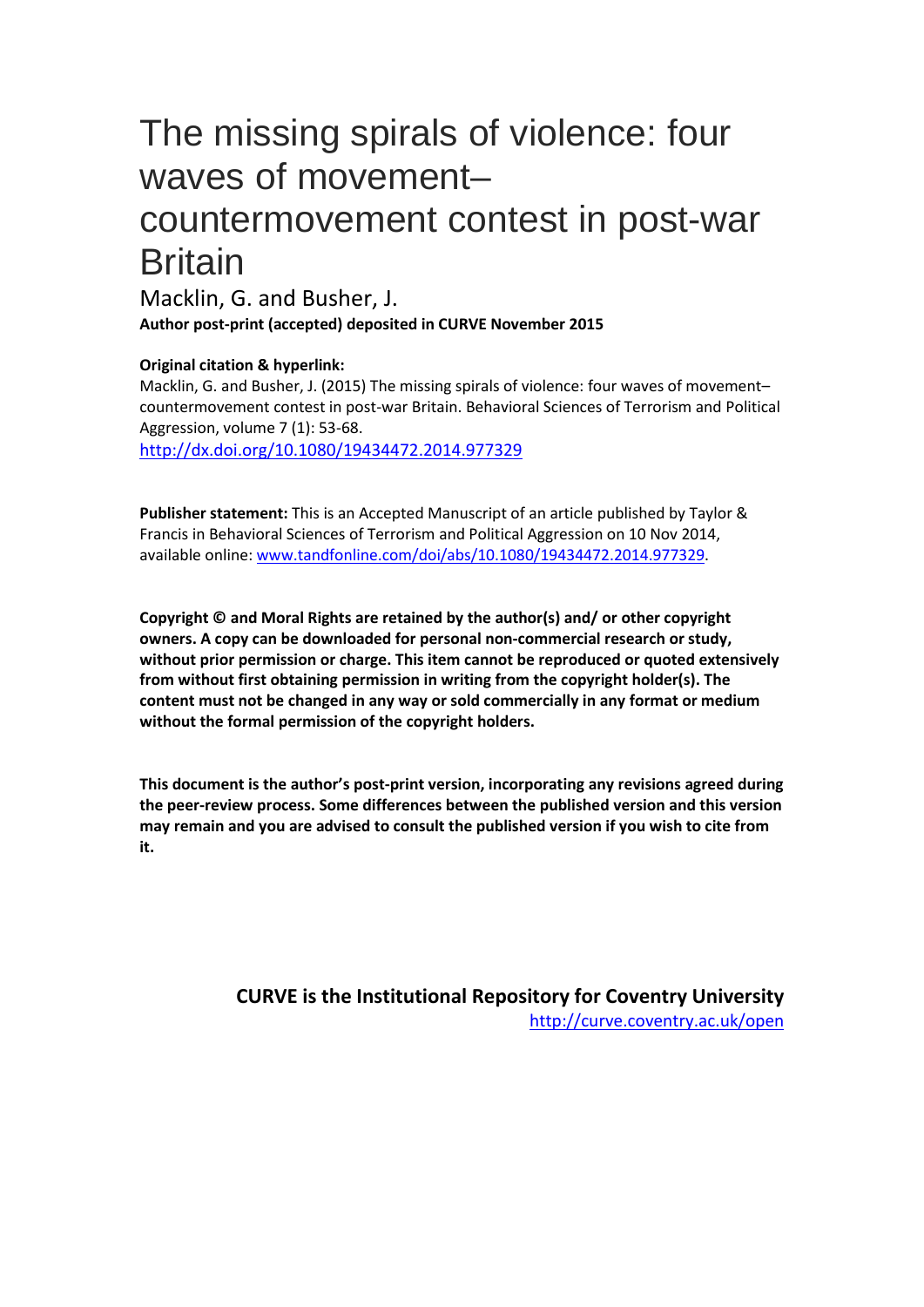## **The missing spirals of violence: four waves of movementcountermovement contest in post-war Britain**

Graham Macklin<sup>ª</sup> and Joel Busher<sup>b[\\*](#page-1-0)</sup>

<sup>a</sup> P*arkes Library for the Study of Jewish/Non-Jewish Relations, Southampton University, UK*

<sup>b</sup>*Centre for Trust, Peace and Social Relations, Coventry University, UK*

Coventry University Centre for Trust, Peace and Social Relations Priory Street Coventry, United Kingdom CV1 5FB

Email: [joel.busher@coventry.ac.uk](mailto:joel.busher@coventry.ac.uk)

Tel: +44 (0)7919276962

 $\overline{a}$ 

<span id="page-1-1"></span><span id="page-1-0"></span><sup>\*</sup> Corresponding author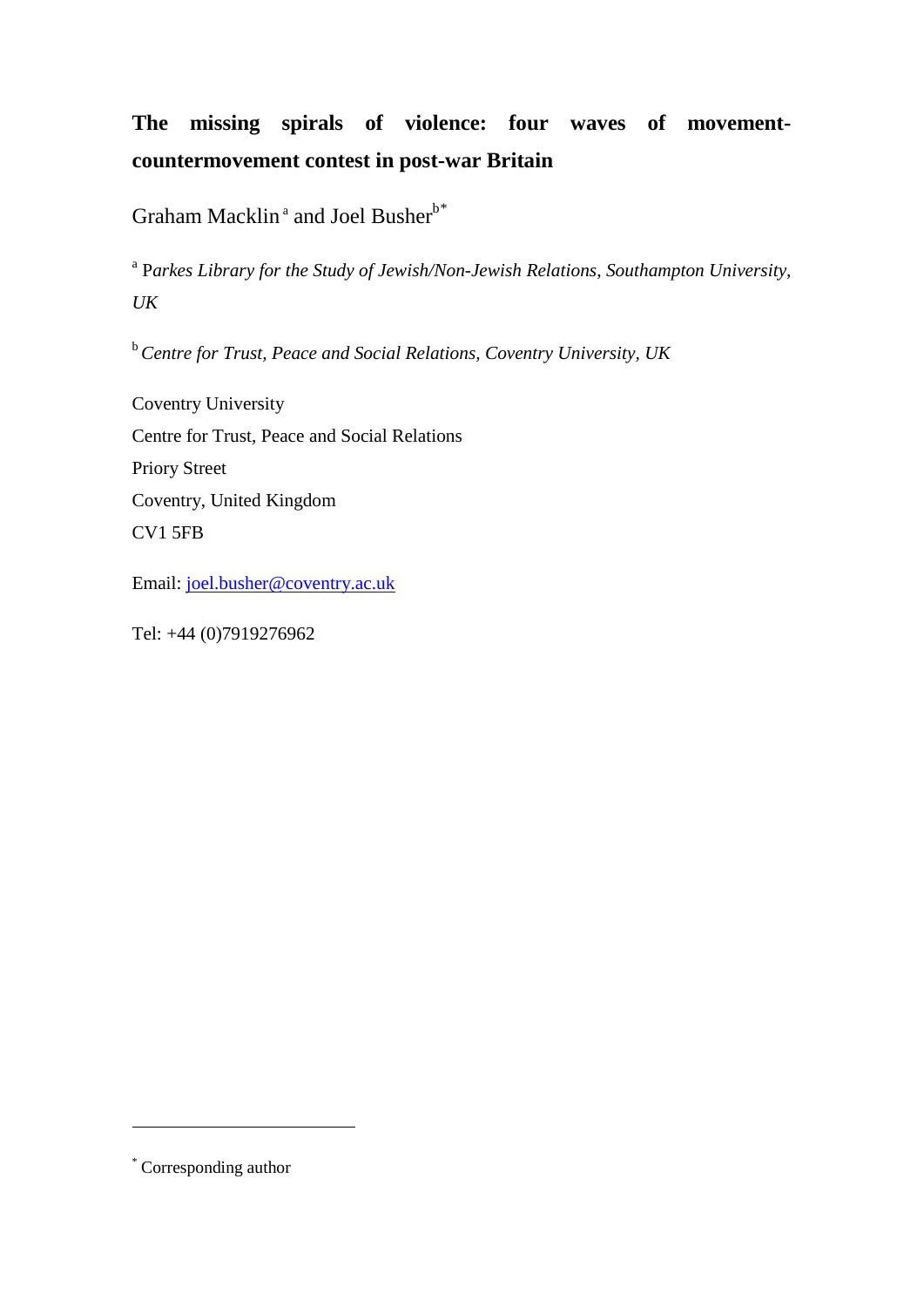### **The missing spirals of violence: four waves of movementcountermovement contest in post-war Britain**

Graham Macklin<sup>a</sup> and Joel Busher<sup>b\*</sup>

<sup>a</sup> *Parkes Library for the Study of Jewish/Non-Jewish Relations, Southampton University; b Centre for Trust, Peace and Social Relations, Coventry University*

(*Received XX Month Year; accepted XX Month Year*)

Since the Second World War, Great Britain has witnessed a recurring escalation and de-escalation of confrontations between extreme right-wing or anti-minority protest groups on the one hand and, on the other, militant anti-fascist or anti-racist groups, and latterly also a number of extreme Islamist groups. In this article we trace the outline of four waves of these movement – countermovement contests in order to engage critically with ideas of what some academics have called "cumulative extremism". Contrary to the tenor of much of the public, policy and academic debate around such contests, we draw attention to what we describe as the missing spirals of violence. In order to better explain and accommodate these empirical findings, we argue that it is important to resist the temptation to reduce "cumulative extremism" to a process of "tit-for-tat" violence. We outline four factors that have been particularly important in shaping patterns of interactive escalation, de-escalation and nonescalation in the case studies described: the broader strategic aims of activist groups; dynamics of intra-movement control and leadership; the actions of and activist's interactions with state actors; and emergent movement cultures and identities.

**Keywords**: cumulative extremism; radicalization; extreme right-wing; anti-fascism; British National Party; English Defence League

### **Introduction**

 $\overline{a}$ 

In recent years, concern that hostile encounters between extreme Islamist groups and extreme right-wing and anti-Muslim groups might not only undermine community cohesion, but also give rise to more serious political violence has fuelled growing interest among policy makers (see HM Government, 2013, p. 22; Home Affairs Select

<sup>∗</sup> Corresponding author. Email: [joel.busher@coventry.ac.uk](mailto:joel.busher@coventry.ac.uk)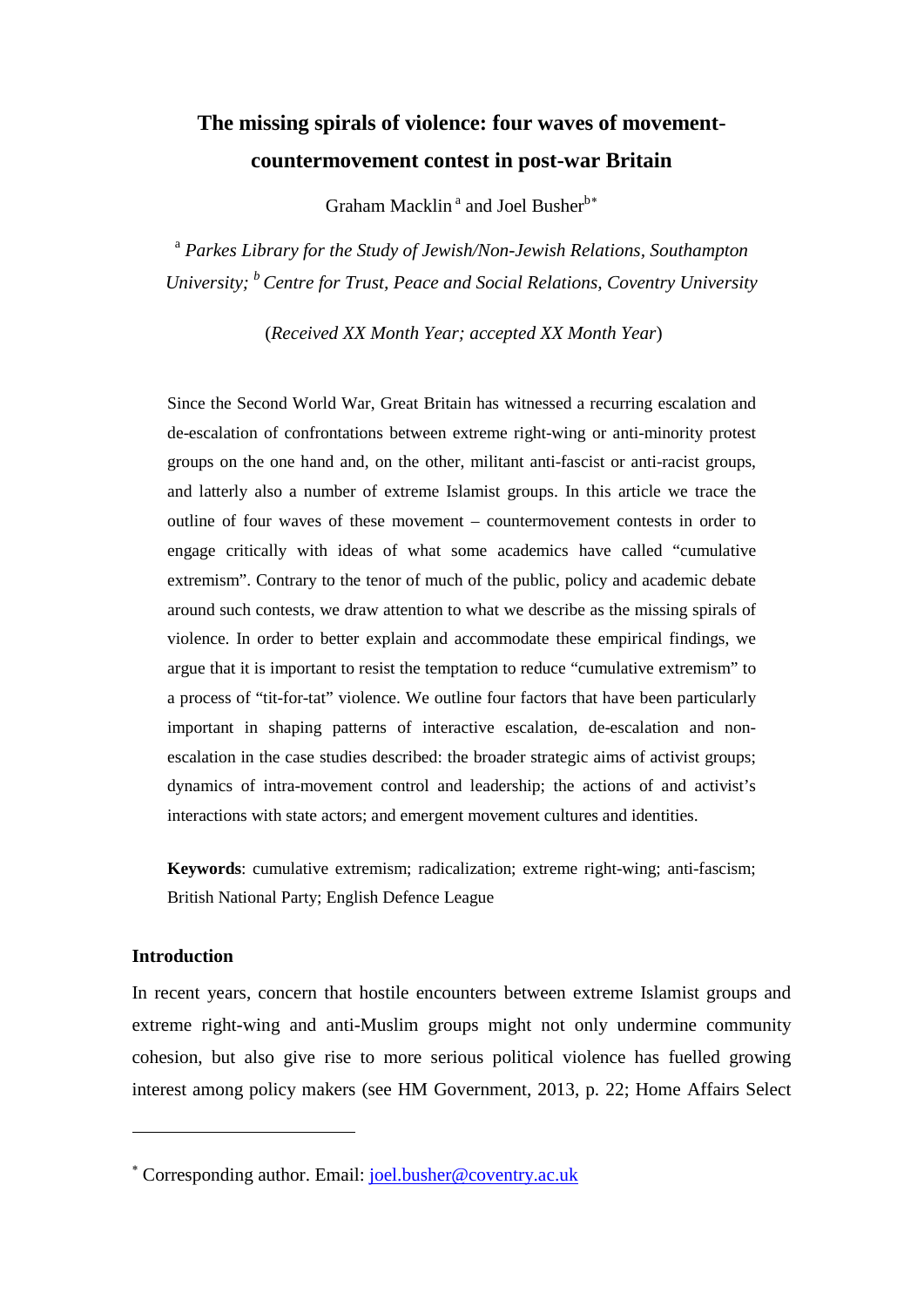Committee, 2012, pp. 20-21), practitioners and scholars in what Roger Eatwell (2006) has called "cumulative extremism [CE]" – "the way in which one form of extremism can feed off and magnify other forms [of extremism]"  $(p. 205)$  – or what other scholars have referred to as "tit-for-tat radicalisation" (Jackson, 2011); "cumulative radicalisation" (Bartlett & Birdwell, 2013); the "connectivity between extremisms" (Ranstorp, 20[1](#page-25-0)0) or "reciprocal radicalisation" (Holbrook & Taylor, 2013).<sup>1</sup> In the United Kingdom in particular, academics, policy-makers, practitioners and media observers have watched anxiously the evolving dynamic between extreme Islamist groups with their roots in the now-banned Al-Muhajiroun (AM – "The Emigrants") and vociferous anti-Muslim and extreme right-wing groups like the English Defence League (EDL) and the British National Party (BNP). Eatwell and Goodwin (2010) even claim CE could be "more threatening to the liberal democratic order than attacks from lone wolf extreme right-wingers or even al-Qaida-inspired spectacular bombings" (p. 243).

The concept of CE appears to offer interesting possibilities for strengthening our understanding of patterns of contentious politics involving extreme political groups. Since at least the 1980s social movement scholars have encouraged that greater attention be paid to the "competitive" nature of escalation (della Porta, 2013) and the way tactical radicalisation can emerge from cycles of innovation and adaptation involving opposing movements (McAdam, 1983; Zald & Useem, 1987). Furthermore, by evoking a more interactive and relational understanding of mobilisation and countermobilisation CE represents a welcome shift away from an overwhelming focus, at least in the current context, on extreme Islamist groups. Yet there are also reasons for caution. First, in order to ensure that policy-makers, practitioners and academics from different disciplines are not talking past or at cross-purposes with one another, there is a need for further interrogation of the concept and the explanatory work it is being used to do – are we talking about the adoption of increasingly radical ideologies or only about a shift towards violent tactics; do analyses of CE refer only to the "spirals of violence" usually posited at the core of the process or also to wider community polarization; is it still CE if the groups are only loosely coupled; and where do state actors fit within models of CE (Busher & Macklin, 2014)?

There is also an urgent need for detailed empirical work that enables us to evaluate the utility of this raft of concepts and tease out the complexities and contingencies of the processes that they purport to describe. One of the more worrying characteristics of discussions about CE has been a tone of grim inevitability about how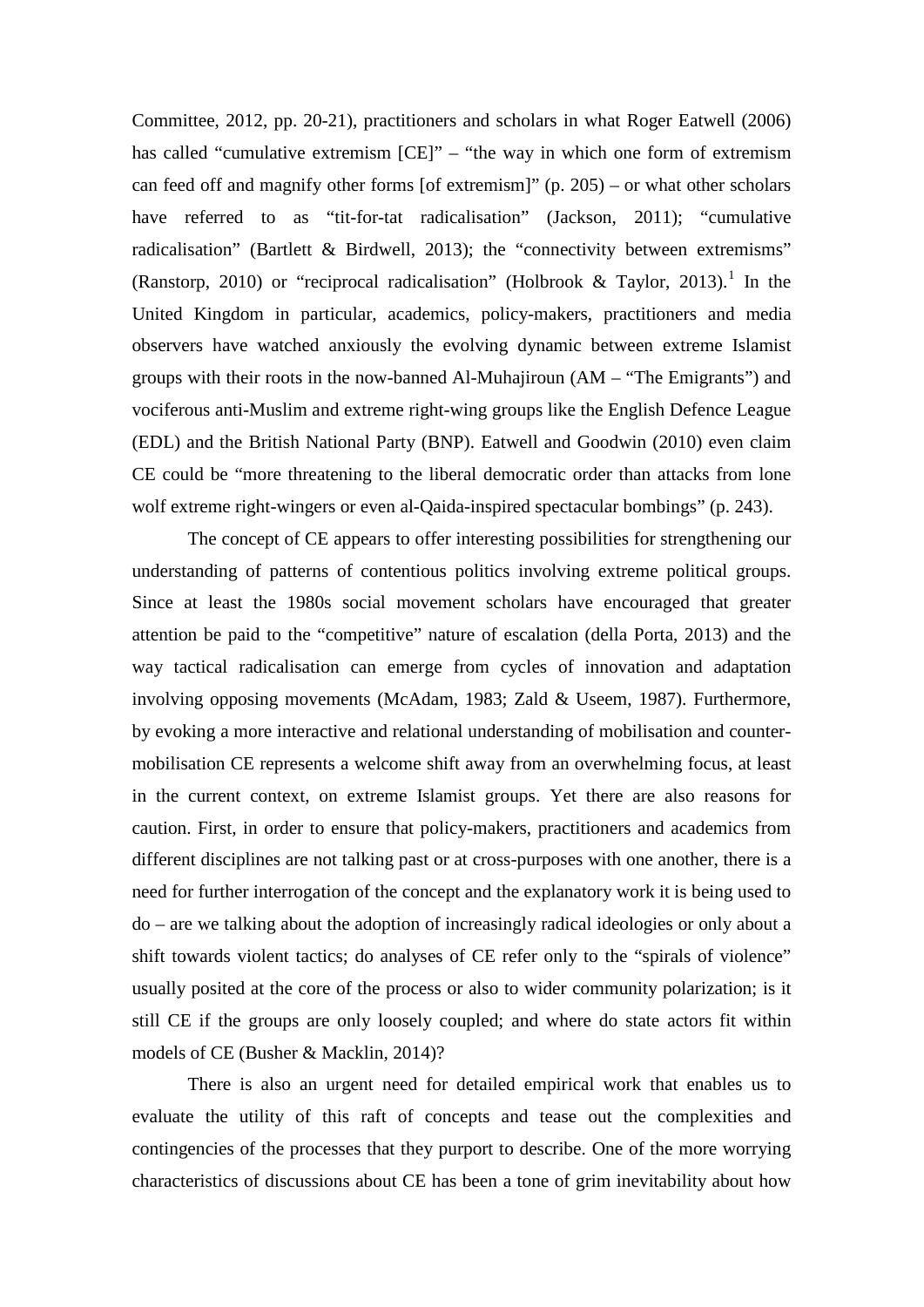escalation by one group "is bound to draw a response" from the other, leading to "a titfor-tat spiral of violence and terror" (BBC, 2013). This is problematic on two levels. First, as Bartlett and Birdwell (2013) highlight in their essay on the events that followed the killing of a British soldier, Lee Rigby, in Woolwich on 22 May 2013 by two Islamist militants, it is far from clear that even the most horrific acts will necessarily generate "spirals of violence". Second, narratives about "inevitable" processes of escalation may also feed into a more general tendency towards risk inflation in discussions about "radicalisation" and "extremism"; a tendency that, as David Anderson QC (2013), warns, is likely to encourage over-reaching of security apparatus and play into precisely the kind of politics of fear on which extreme political groups tend to thrive.

This article represents an initial step towards the kind of empirical work that is required. In it we trace patterns of escalation during four waves of movement – countermovement contests involving the British extreme right since 1945: between Mosley's fascists and the 43 Group in the late 1940s; between the National Front (NF) and the Socialist Worker Party (SWP) in the 1970s; between an assortment of extreme right-wing groups and anti-fascist or left-wing groups in the 1980s and 1990s; and finally the three-way interactions between anti-Muslim groups, extreme Islamist groups and anti-racist groups that have unfolded since the emergence of the EDL in 2009. The first three cases studies were selected because they comprise the most violent waves of mobilisation and counter-mobilisation involving the British extreme right during this period. The fourth case study is included because it has been in this context that the concept of CE has really taken root.

Each case study is based on a time-series analysis of interactions involving the main protagonist groups, examining the style and intensity of violence used. We also analysed participant accounts of these interactions, using memoirs written by activists and interview and observational data accumulated by the authors over the course of a series of research projects and several years (Busher, 2015; Macklin, 2015). We limit our focus to processes of *tactical* escalation. We do not explicitly examine processes of *ideological* radicalisation. We understand tactical escalation to mean a quantifiable increase in physical violence. This might comprise a substantial increase in the numbers of people who are perpetrators or targets of the violence, or a step-change in the level of attempted physical harm e.g. from non-lethal to lethal force.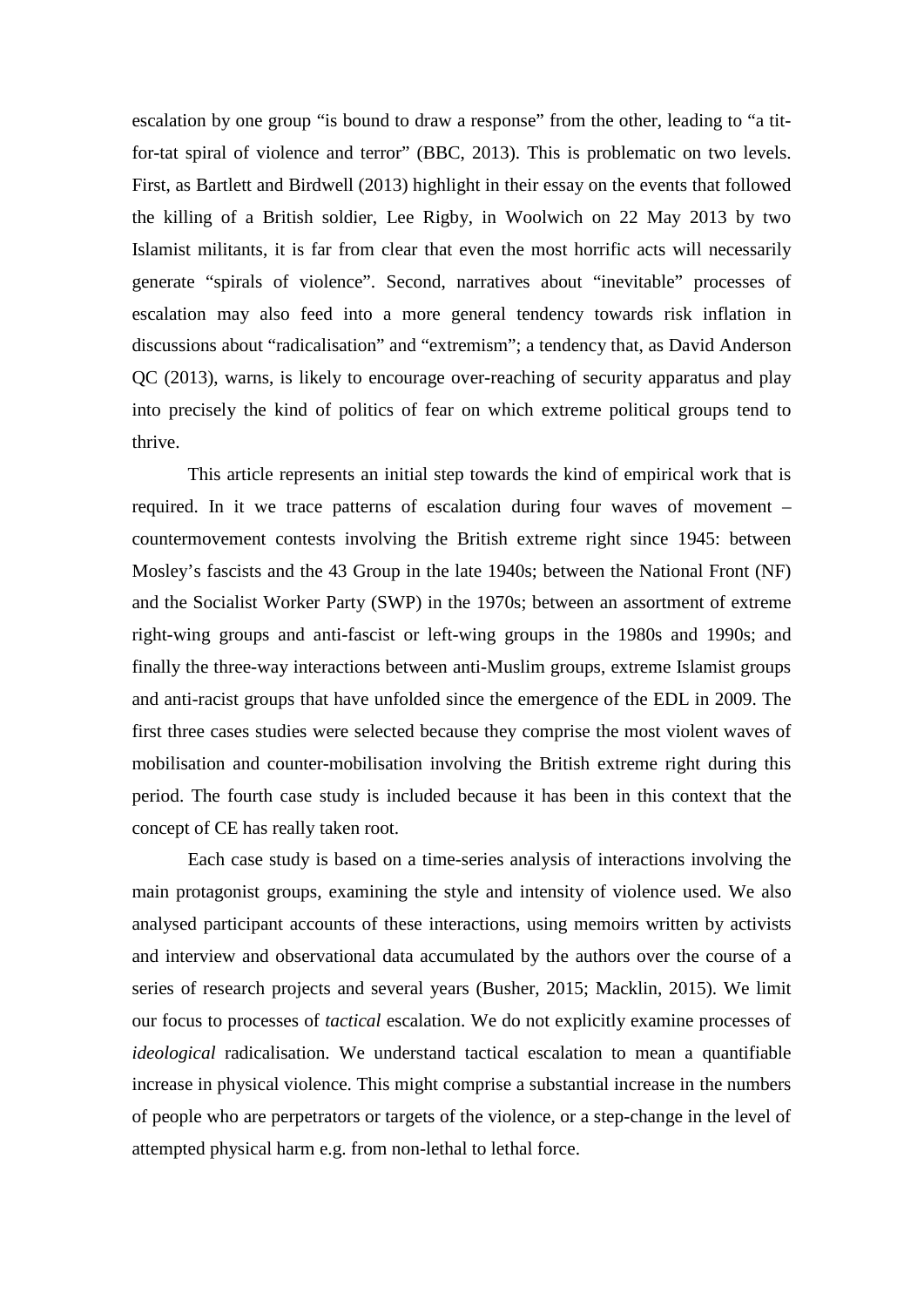This is only an initial step: more detailed event analysis is required. We are also aware that the UK case has its own particularities. There is a need for similar analyses in other national contexts. However, the descriptive account of these case studies nonetheless enables us to sketch out some of the key empirical challenges for theories of CE. Following a brief introduction to the four case studies, we discuss patterns of escalation, non-escalation and de-escalation, before outlining how discussions about CE might be adapted to better accommodate these findings.

### **Four waves of movement – countermovement contest on the streets of postwar Britain**

### *The 1940s: Mosley's fascists and the 43 Group*

Following the Second World War, British fascists, predominantly followers of Sir Oswald Mosley, erstwhile leader of the British Union of Fascists (BUF), sought to reconstruct their political movement following the five-year hiatus imposed upon them by internment, bans on their organisations and publications, and the moral stigma attached to their politics after a war against Nazism and Fascism had put them firmly on the wrong side of the national narrative. Their attempt at a political resurrection ostensibly took place through book clubs, paper sales, meetings, marches and electioneering, but these activities were supplemented by a variety of violent acts including intimidation, racist vandalism, attacks on opponents' premises, and assaults on individual Jews and anti-fascists. This resurgence took place within the broader international context of the violent end of the British Mandate in Palestine, in which the targeting of British servicemen by Jewish terrorists prompted anti-Semitic riots in many British cities during the summer of 1947; incidents that the extreme right were quick to exploit (Macklin, 2007, pp. 45-48).

State actors responded to resurgent fascist activity with tactics ranging from covert surveillance to the banning of provocative marches and parades on public order grounds. Myriad anti-fascist groups also mobilised. Many pursued institutional responses like legislation banning fascist organisations. Others however, favoured violent, direct-action. The best documented of these was the 43 Group, founded by 43 Jewish ex-servicemen outraged at the recrudescence of fascism on London's streets (Beckman, 1992, p. 18).

Between 1946 and 1950, 43 Group activists used multiple tactics against the fascists. Their foremost strategy however was to "out violence" them. Outdoor fascist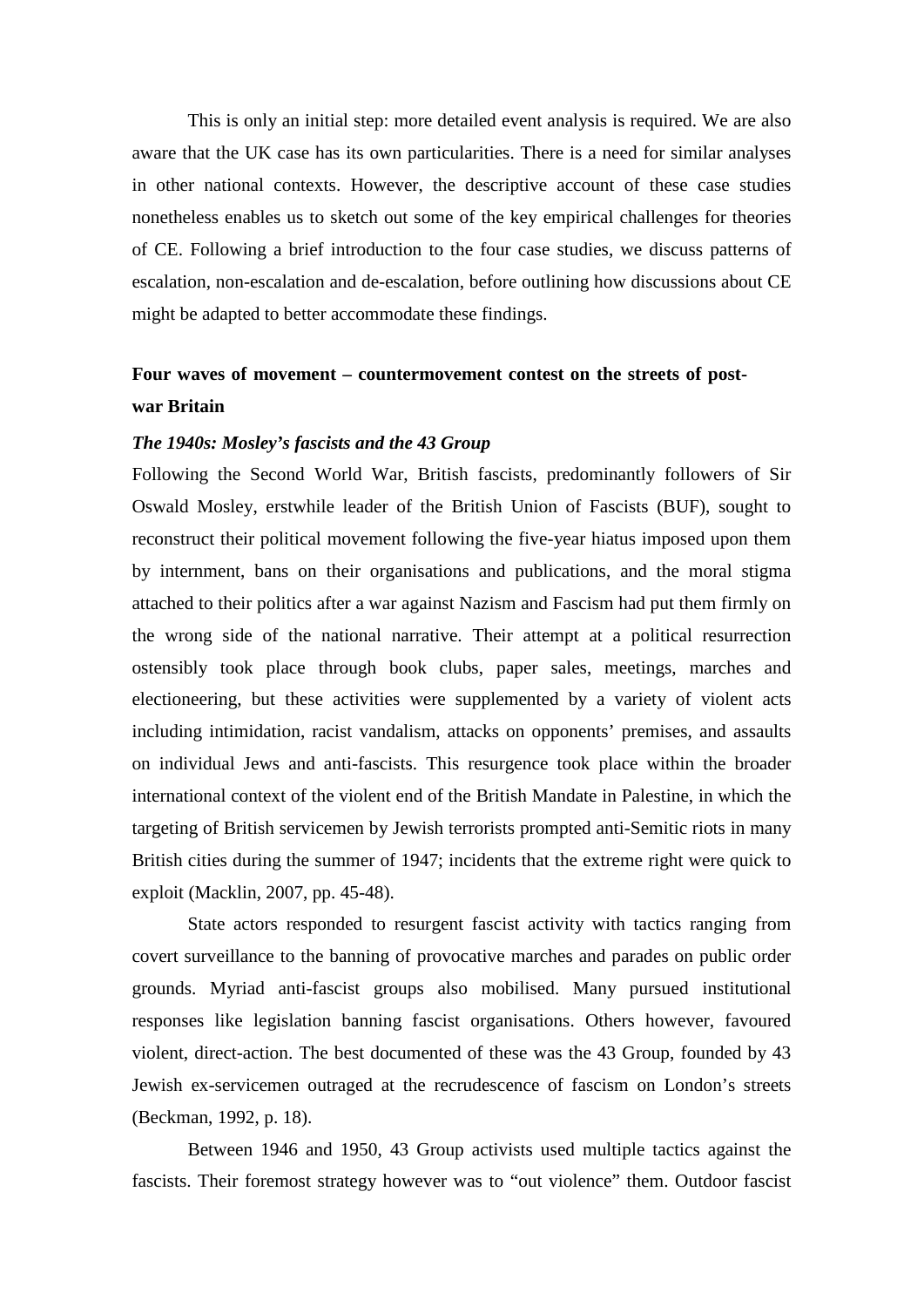meetings were the scene of regular confrontations between fascists and anti-fascists, most famously at the so-called "Battle of Ridley Road" in Dalston, east London, which took place between August and October 1947. Between April 1946 and June 1948 police arrested 41 fascists and 121 anti-fascists (Renton, 2000, p. 110) as a result of confrontations across London.

### *1970s: The NF, the SWP and the "Battle of Lewisham"*

Confrontations between extreme right-wing and anti-fascist groups gained momentum again during the 1970s, following the formation of the NF in December 1966. For much of the 1970s low-level violence, often comprising extreme right-wing activists and antifascists attacking one another's street stalls, was, in the words of then leader of the Young National Front, "endemic" and "woven into the very fabric of life for active members of the NF" (Pearce, 2013, pp. 54-55).

This low-level violence was "magnified manifold" through the NF strategy of "march and grow" and the response that these events elicited from numerous left-wing groups amongst whom the largest was the Trotskyite  $SWP<sup>2</sup>$  $SWP<sup>2</sup>$  $SWP<sup>2</sup>$  NF marches became the focus for dozens of confrontations between opposing groups and, often, with the police as they sought to impose order. The largest clash took place on 13 August 1977: the "Battle of Lewisham" in south London, where 3,000-5,000 anti-fascists opposed an NF march of 500-600 persons. In the ensuing melee 110 people were injured, including 56 policemen, with 210 arrests.

### *Mid-1980s – early 1990s: AFA and the extreme right*

Street violence escalated again in the 1980s, though the organisational dynamics were somewhat different. Both the extreme right and anti-fascist scenes were more fragmented than they had been in the 1970s. The NF remained the preeminent force on the extreme right, but its collapse following the 1979 general election had given rise to several other groups, including the BNP, that simultaneously supported and competed with one another. Physical force anti-fascism became dominated by Anti-Fascist Action (AFA), formed in July 1985 in response to the resurgent militancy and racist violence of the extreme right – manifest most notably in June 1984 when skinheads attacked an open-air festival for the unemployed organised by the Greater London Council (GLC) (Copsey, 2000, p. 159). An umbrella group, AFA brought together radical left-wing and anarchist activists whose individual political foibles were set aside to oppose the "common enemy".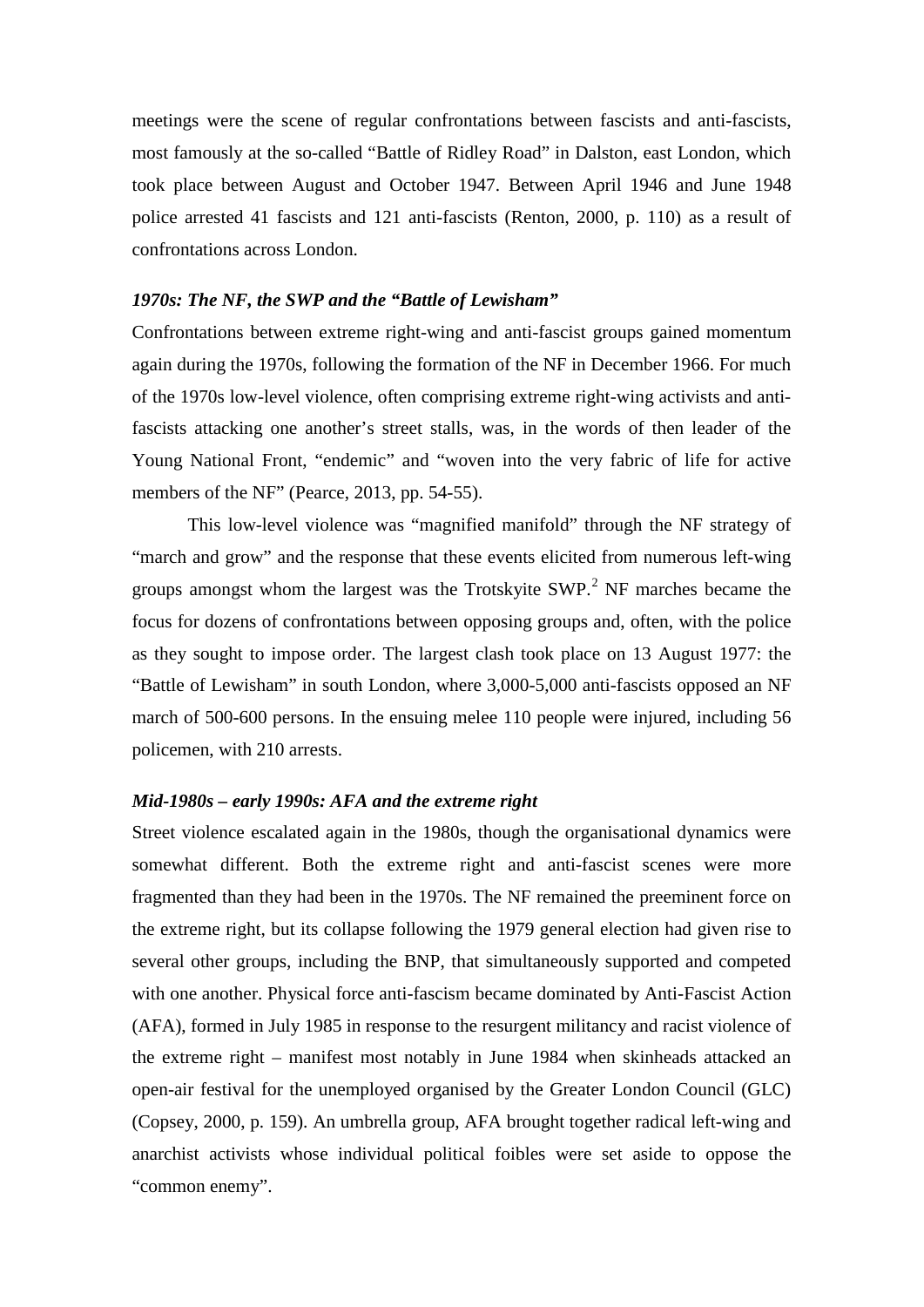AFA militants argued that the decision to wind up the SWP-dominated Anti-Nazi League (ANL) in 1982 (see below) had allowed the extreme right to organise "virtually without threat of sanction". To counter this development AFA employed their own violence as a tool of "first resort" (Birchall, 2010, pp. 77, 121). They adopted similar tactics to the 43 Group; attacking extreme right-wing meetings, paying "home visits" to key activists to further demoralise them (Birchall, 2010, p. 165). Skirmishes involving AFA and the extreme right became a regular occurrence in London, Yorkshire, Lancashire and elsewhere. Two of its most high profile confrontations included an AFA attack on an event organised by Blood and Honour (B&H), the neo-Nazi music network, in Hyde Park in 1989 and a further attack on B&H activists in 1992 as they gathered at Waterloo railway station. The "Battle of Waterloo" lasted several hours, resulting in 44 arrests and Waterloo, Charing Cross and several underground stations being closed.

From 1990 onwards, against the backdrop of the BNP's "Rights for Whites" campaign, the BNP also became a focal point for AFA's activities. Meanwhile, BNP activists, local sympathisers and football hooligans attacked anti-racist marches in Thamesmead and Bermondsey (Birchall, 2010, pp. 219-248; Collins, 2012, pp. 245- 251). In 1991, in response to AFA's activities, the BNP formed a "stewards group", Combat 18 (C18), who quickly gained notoriety for particularly vicious attacks on SWP paper sellers and ethnic minorities (Collins, 2012, pp. 282-284). In the early 1990s, some militants from both sides of this contest took part in even more serious attempts at political violence associated with the Troubles in Northern Ireland (see below).

### *2009 – present: AM and the EDL*

Organised anti-minority protest on British streets was sporadic from the mid-1990s onwards as the BNP invested its energies in its electoral ambitions. It became a more regular feature again in 2009 with the emergence of the EDL. The EDL was formed in Luton, Bedfordshire, in response to the heckling of a home coming parade of the Royal Anglian Regiment by militant Islamist activists. The first official EDL demonstration in June 2009 garnered only a handful of activists but the demonstrations soon expanded, the group drawing much of its support from the fringes of the football hooligan scene (Copsey, 2010) as well as from an assortment of established extreme right groups, "patriot" groups and "counter-jihad" networks (Busher, 2013). At their peak, EDL demonstrations drew somewhere in the region of 2000-3000 attendees. These events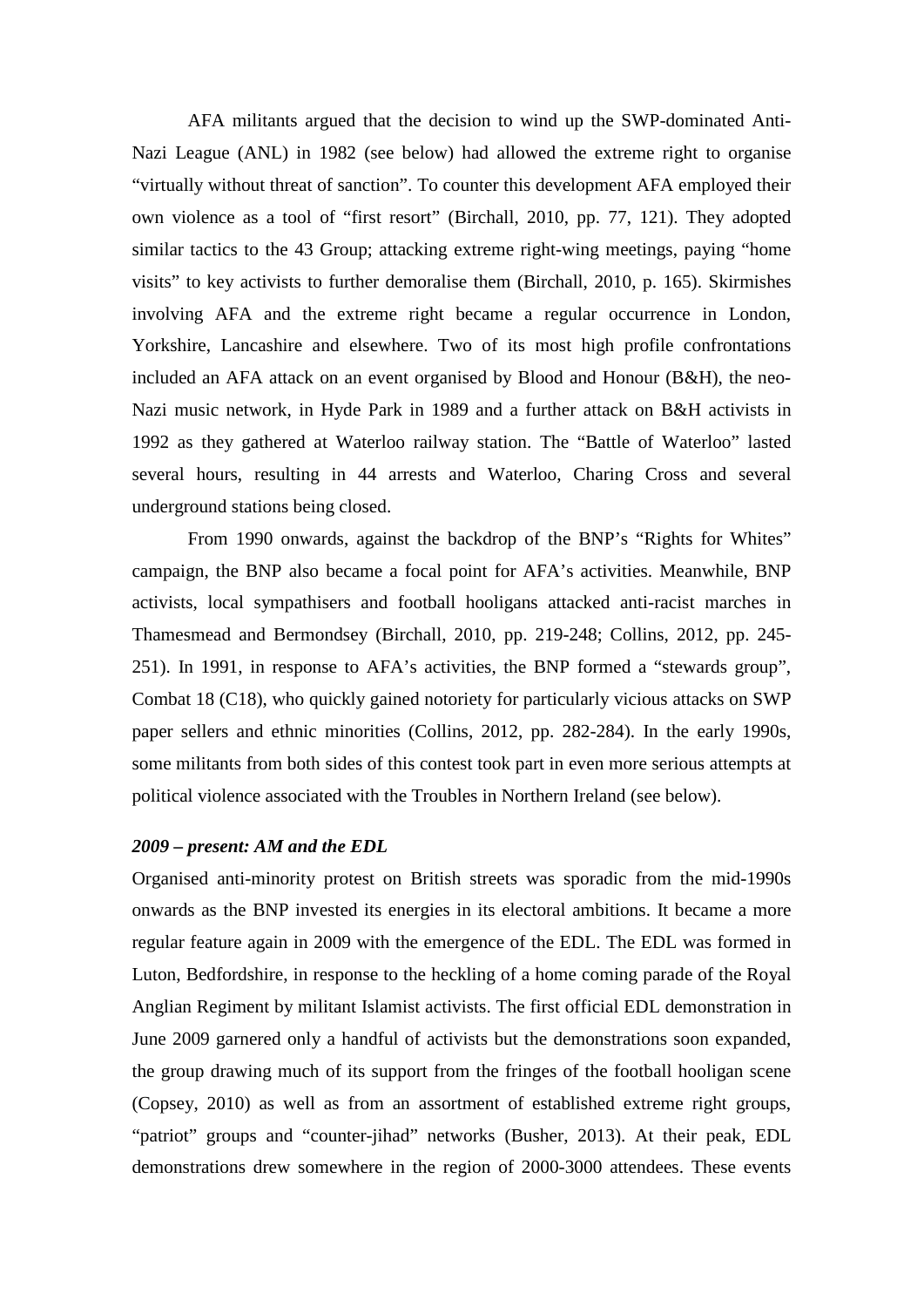served as a focal point for verbal, and sometimes physical, altercations with a variety of opponents including the SWP-backed Unite Against Fascism (UAF), smaller Antifa groups and local Asian youths, some calling themselves the Muslim Defence League. EDL activists have in turn regularly confronted Islamist rallies.

In spite of the efforts of state actors to manage this contest, with a combination of increased surveillance, the proscription of some extreme Islamist groups, and multiple prosecutions of activists from all sides, usually for public order offences, EDL and Islamist activists have continued to provoke one another. For example, Islamist activists announced they would march through Wootton Bassett in January 2010, a town synonymous with the repatriation of deceased soldiers from Afghanistan, and have publicly burnt remembrance poppies on Armistice Day; while some EDL activists have vandalised mosques, desecrated the Koran or deliberately incited Muslims with defamatory chants about Allah and the prophet Mohammed.

In 2012, six Islamists were arrested after a failed attempt to detonate a bomb at an EDL demonstration in Dewsbury, West Yorkshire. Then in 2013, the killing of Lee Rigby by two extreme Islamists, one linked to AM, prompted angry mobilisations by a number of groups including the EDL and BNP, as well as a sharp (if, as we discuss below, short-lived) rise in anti-Muslim hate crime, including several serious physical assaults and attacks on mosques.

### **The missing "spirals of violence"**

There can be little doubt that in each contest wave, the opposing groups "co-evolved" (see Oliver & Myers, 2002) with one another. Without the actions of Mosley's fascists, the 43 Group would not have formed. The run up to the "Battle of Lewisham" in 1977 was characterised by a co-evolution of "squads" to protect members of the opposing groups but whose activities also escalated the contest. AFA was formed in response to the increased militancy of extreme right-wing activists in the mid-1980s, which in turn provided the justification, if not the motivation, for extreme right-wing activists to establish C18. And the early momentum of the EDL can only be understood in the context of public outrage at the deeply provocative actions of a small number of extreme Islamist activists. In each case and on all sides, the expressed views and actions of their opponents helped the other group's reinforce and validate their own views and actions: each group effectively embodying for the other the problem they claimed was afflicting their societies as a whole. Furthermore, these often violent encounters with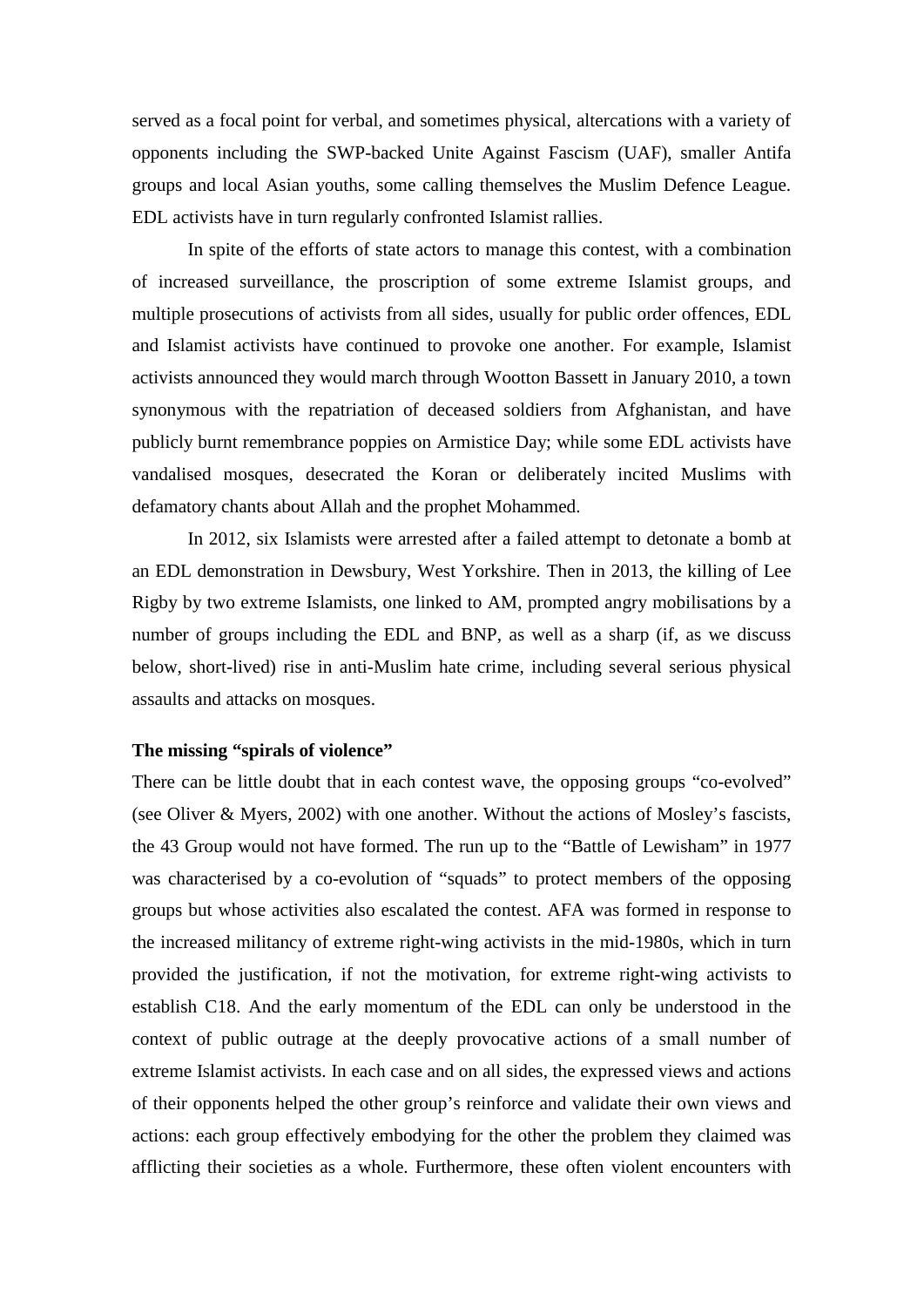opponents built mutual fear, loathing, suspicion, and resentment, as well as providing contexts in which activists forged bonds of solidarity with co-activists. However, in none of the four cases do we find the kinds of "spirals" of violence that have been invoked in some of the discussion about CE. We make four specific observations.

### *Most of the time patterns of violence were fairly stable, in terms of style and degree*

Each of the contest waves were characterised by violence. However, rather than continuing to "spiral", following the initial emergence of the contest the majority of activists on all sides operated within and rarely deviated far from what soon became established "repertoires" (Tilly, 1978) of action. Generally, these have been dominated by street-based violence, albeit often using weapons like bottles, bats and CS gas, particularly in the 1970s and the 1980s-90s, sometimes combined with attacks on symbolically important property (mosques, synagogues, political bookshops etc.) and individuals (e.g. racist attacks and attacks on rival activists). Yet attempts to use lethal force have been rare even when participants have had the ideological capacity (Dobratz & Waldner, 2012) and the physical access to firearms (see Lowles, 2001, p. 69). The 43 Group used targeted violence to demoralise fascists and deny them the physical space to operate. However, even though some activists, traumatised by the Holocaust, described feeling emotions "ranging from choleric anger to a cold hard desire to kill the perpetrators" (Beckman, 1992, p. 18), when they saw people promoting fascism and anti-Semitism, they did not set out to use lethal force against British fascists. In subsequent contest waves, even where more militant groups were formed to deal with a perceived physical and political threat from an opponent i.e. the evolution of the "squads" in the 1970s or the formation of C18 in response to AFA, there was not a concomitant escalation in tactics *per se.* Street fighting continued to dominate in the 1970s, 1980s and 1990s, and though there were outliers – such as Tony Lecomber, the east London BNP organiser jailed in 1986 after a bomb he was carrying in his car exploded near to the offices of the Workers Revolutionary Party – there was no concerted move towards the adoption of lethal force or to the use of firearms or *regular* use of explosives by either side. In the contemporary context, activists associated with groups like the EDL have tended, by and large, to adhere to an established tactical repertoire of street protest and online activism.

When activists have strayed away from established action repertoires, such as a number of racist murders and occasional uses of firearms or explosives – often by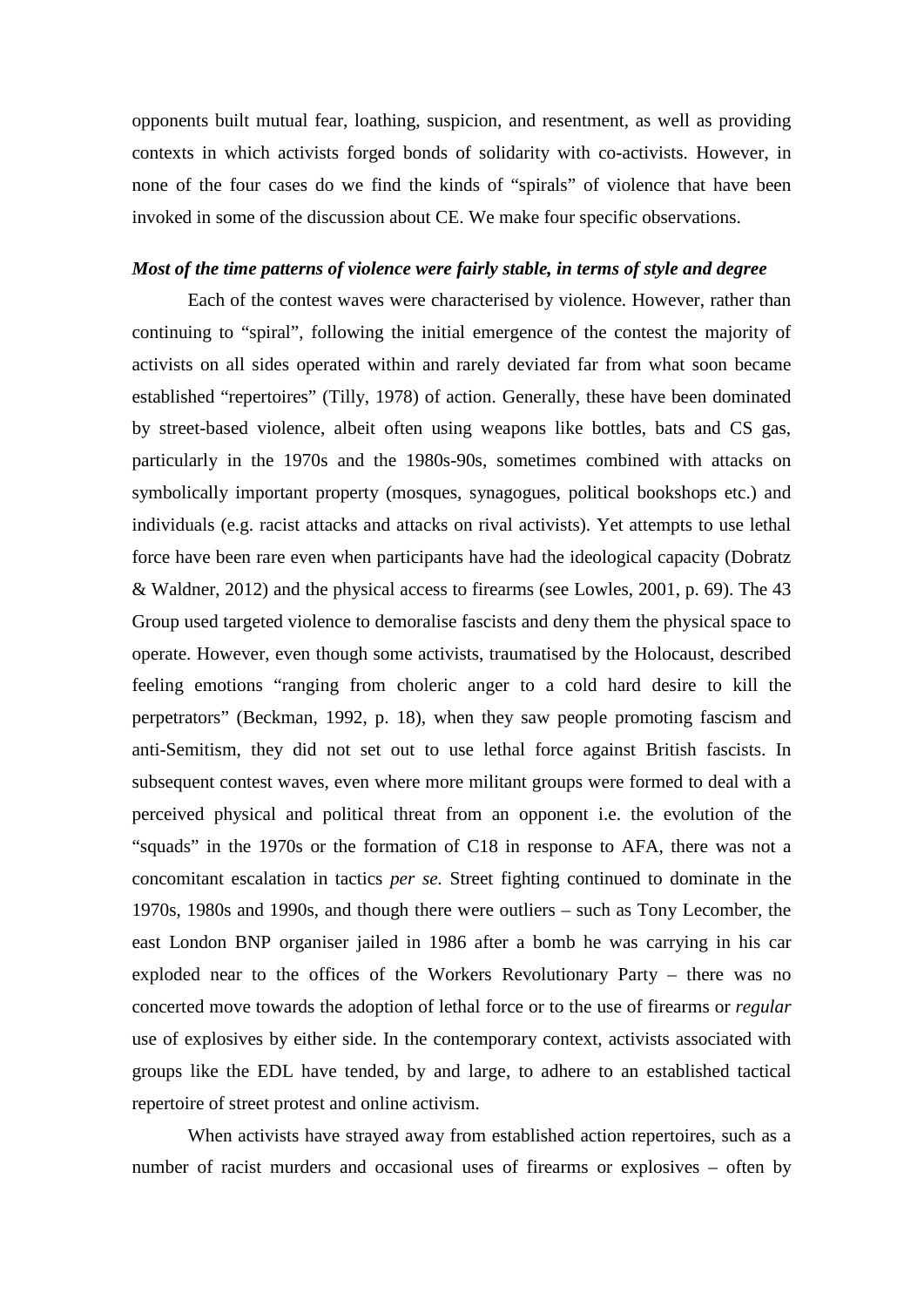"solo-actors" like David Copeland or Pavlo Lapshyn – the main organisational players within these opposing movements have usually sought to distance themselves, at least publicly, from these acts and their perpetrators.

### *Instances of increased violence did not always beget greater or even further violence*

Though opposing groups were undoubtedly responsive to one another, there was not a straightforward or consistent pattern of increased violence by one side being met with greater, or even further, violence by their opponents. For example, racist murders in the late 1970s were met with multiple responses, including marches, vigils, continued street "battles" and even some assaults on individual extreme right-wing activists but not with counter-murders. Similarly, while instances such as the killing of Lee Rigby have provoked angry reaction from anti-Muslim and extreme right-wing activists, the main anti-Muslim and extreme right-wing groups have favoured tactics such as legal (if sometimes provocative) protests, vigils, and online and offline harassment of Muslims instead of violent retribution of a similar magnitude.

In the 1990s, though the violence meted out by AFA led to the formation of C18, this was followed shortly after by the BNP actually innovating tactically away from violence and towards electoral activity, which in turn made it harder for AFA to operate (Hayes & Aylward, 2000, pp. 60-61) – a kind of cumulative de-radicalisation. As Copsey (2011) notes, "contrary to expectations, far from destroying the BNP in a war of attrition, militant anti-fascism actually *encouraged* its modernisation" (p. 130).

### *When interactive escalation did take place, the process was often (relatively) shortlived: These were more spikes than spirals*

Across the case studies, there were two slightly different, although sometimes intersecting, patterns of interactive escalation. First, there were processes of interactive escalation that unfolded over a period of several months, such as the build up to the "Battle of Lewisham". In April 1977, a 1,200-strong NF march in north London had been confronted by 3,000 anti-fascists resulting in 81 arrests, of which 74 were antifascists (Haringey Trades Council, n.d.). SWP had declared its commitment to physically opposing the NF in 1973 but this was the first time it had succeeded on such a scale. The sight of an NF march reduced to "an ill-organised and bedraggled queue" (Copsey, 2000, p. 125) energised left-wing militants and encouraged the future use of such strategies. Anti-fascist resolve to physically confront the NF stiffened further in May when the NF polled 119,063 votes in the GLC elections (Ibid., p. 126) – polling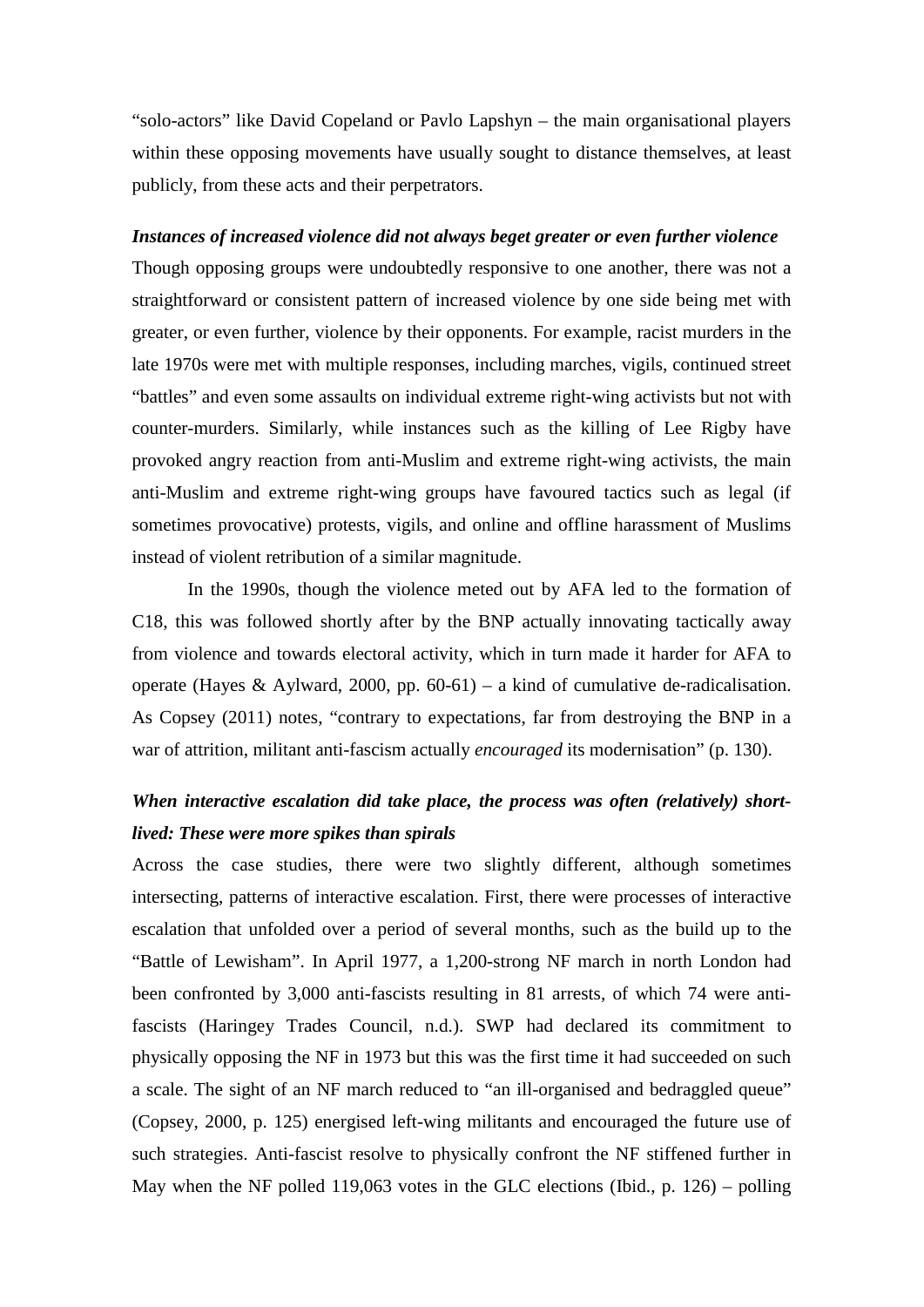over fifteen percent of the vote in five seats in east London (Husbands, 1977) – provoking fears the NF was approaching a "take off" point as a political movement (Taylor, 1982, p. 131).Within this already febrile atmosphere, the arrest of twenty-one black youths in Lewisham, accused of a spate of muggings, acted as a catalyst for what was to follow. The SWP-backed Lewisham 21 Defence Committee began campaigning for their release. When attacked in Lewisham town centre by NF activists, the SWP Central Committee responded by organising "counter-gangs" (Birchall, 2010, p. 31) or "squads" (Hann, 2013, p. 264) "and the whole thing escalated from there" (Ibid., pp. 264-265): on 2 July, a Defence Committee march was attacked by NF activists, resulting in over 50 arrests (McNee, 1983, p. 91), and shortly after this the NF called the "anti-mugging" march from New Cross to Lewisham that would become the "Battle of Lewisham".

Other processes of interactive escalation unfolded over a much shorter time frame, usually taking place around key symbolic events, such as elections or high profile instances of political violence. There have been sharp upticks in anti-minority aggression after events such as the killings of two British soldiers by Jewish militants in Palestine in 1947, the London 7/7 bombings in 2005, the burning of remembrance poppies by an extreme Islamist activist at a Remembrance Day memorial in 2010, and the murder of Lee Rigby in 2013. Future research on CE will need to unpack how these patterns of more or less sharp interactive escalation relate to one another and to longerterm processes of radicalisation and polarisation.

What is also important however is the brevity of these "spirals" of violence. This is most apparent in the spikes of violence around and after key symbolic events. As troubling as the anti-Muslim violence after the killing of Lee Rigby was, it quickly subsided, even if not immediately to pre-attack levels (Feldman & Littler,  $2014$ ) – a pattern that has also been observed after other terrorist attacks (Deloughery, King, Asal, & Rethemeyer, 2013; Hanes & Machin, 2014). Yet even with processes of interactive escalation that unfolded over a longer period, violence usually did not remain beyond the bounds of established repertoires for very long. For example, shortly after the clashes in Lewisham in 1977 there was further violence between fascists and antifascists prior to the Ladywood by-election in Birmingham and an arson attack on the SWP headquarters. However, within a few weeks the clashes returned to something more like their previous scale and intensity. Indeed, apart from another upturn in confrontations in the build-up to the 1979 general election, when anti-fascist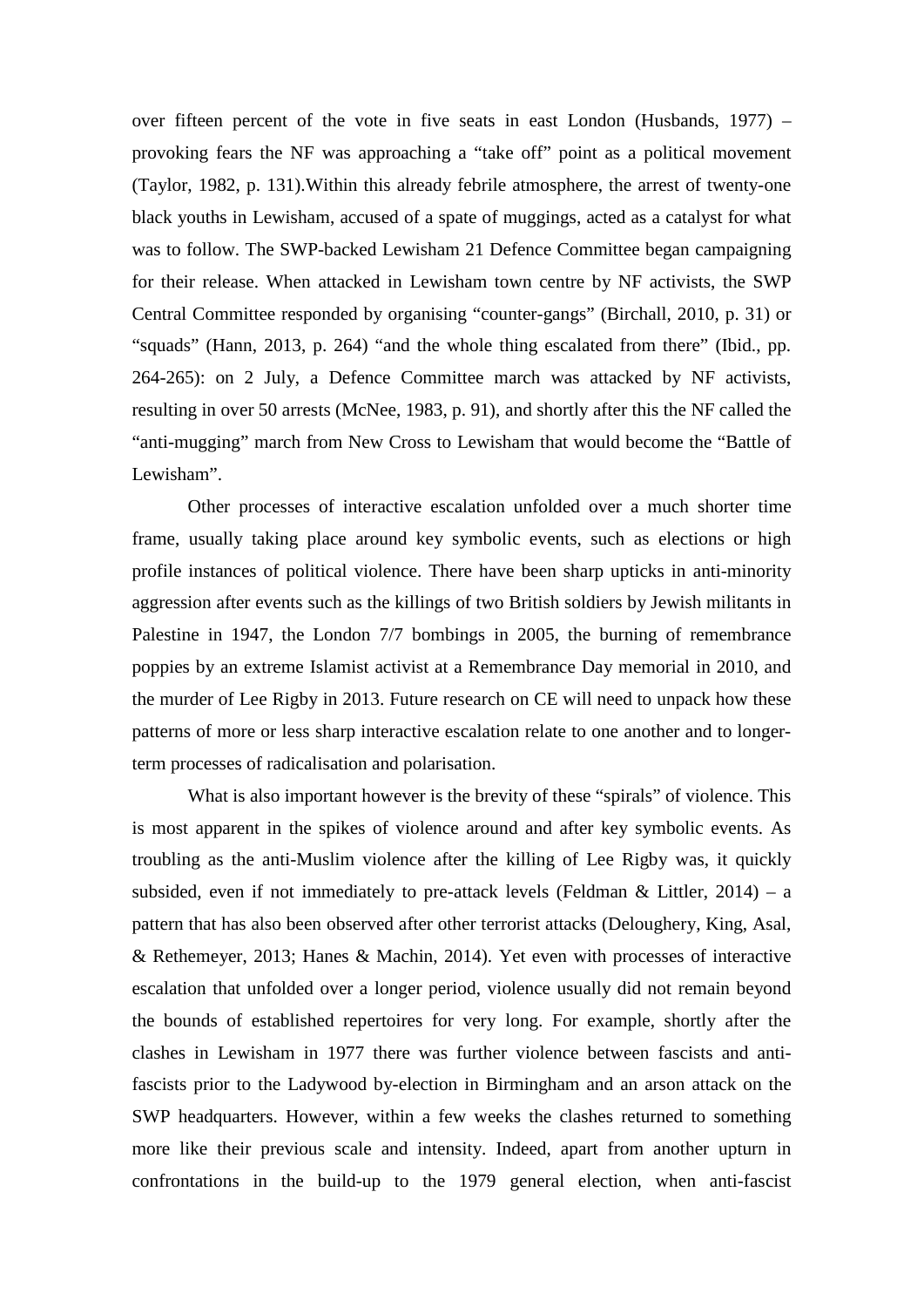demonstrator Blair Peach was killed in a clash with the police as anti-fascist activists sought to prevent an NF meeting on Southall, these confrontations gradually wound down. For a while, SWP activities continued to be protected by "squads" of militants but by 1978 the party had begun distancing itself from direct action anti-fascism. In November 1977, some SWP activists formed the ANL a broad-based, popular front campaign involving the wider Labour movement against the NF, and over the next few years would go about expelling many of the "squadists" from the party (Renton, 2006, pp. 169-173). Meanwhile electoral and street-based support for the NF plummeted, collapsing into acrimonious factions following its disastrous showing at the 1979 General Election. Though the NF transformed into "a younger, aggressive organisation of young thugs" (Pearce, 2013, p. 59), it was unable to mobilise on the scale that characterised earlier clashes.

#### *Contest escalation often occurred at the intersection with other more violent contests*

In some of the most serious instances of violent escalation i.e. where protagonists have set out to use lethal force, it is far from clear that this is directly attributable to the movement – countermovement contest in question. For example, in the early 1990s, a handful of activists from both left-wing and right-wing groups were arrested and charged with offences relating to serious political violence. Liam Heffernan, a militant in Red Action (RA), one of the core components of AFA, formed in 1982 after many of its activists were expelled from the SWP for "squadism", was arrested in November 1992 and subsequently jailed for 23 years for conspiring to cause explosions and membership of the Irish National Liberation Army. Then in January 1993, Patrick Hayes, a leading figure in RA and the London AFA organiser, was jailed for 30 years, together with another man, after being found guilty of offences including planting a bomb outside Harrods department store in Knightsbridge, which injured four people. Meanwhile, extreme right-wing activists like Terry Blackham, a leading NF activist, were jailed for gun-running to Ulster Loyalists in 1993.

While these individuals were very much part of the respective left-wing and right-wing scenes – Hayes was described as playing a "crucial role" in AFA "right up until he was lifted [for the terrorist offences]" (Seaton,  $1995$ )<sup>[3](#page-25-2)</sup> – and while their involvement in this movement – countermovement contest undoubtedly shaped their political socialisation, there is reason to be cautious about situating their actions squarely within the contest between AFA and their various extreme right opponents.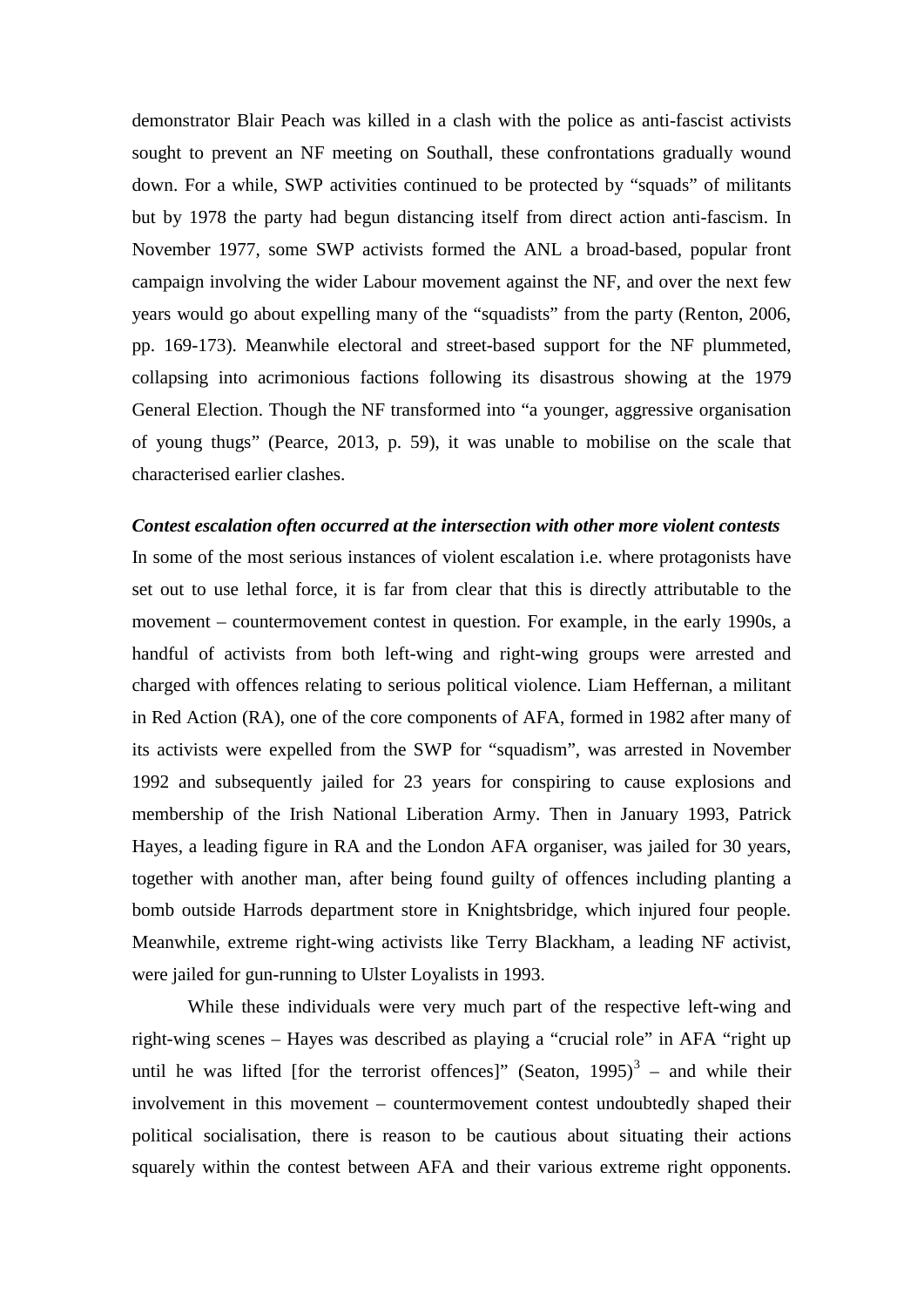Although RA was an anti-fascist group, its political identity has been described as "definitely more Irish Republican than British Labour movement" (Birchall, 2010, p. 329). RA supported the Republican armed struggle and many of its militants had direct contact with, and were often directly affected by, events in Northern Ireland (Ibid.). Though Hayes used terrorist violence in support of the Republican cause, he did not do so in support of anti-fascism. Furthermore, the actions of Hayes and Hefferman were problematic for many AFA activists (Hann, 2013, p. 357) and their arrests exacerbated underlying tensions within the AFA coalition (Birchall, 2010, pp. 310-311).

The case of the extreme right activists was different insofar as there was never a simple synergy of interests between their cause and Ulster Loyalism (McAuley, 2013). Groups like C18 who briefly flirted with Northern Irish politics quickly lost interest, immersing itself instead in football-related violence and its own struggle for control of the white power music business (Lowles, 2001, pp. 75-77). However, as with Heffernan and Hayes, although some extreme right activists helped supply the Loyalists with weapons or organised attacks upon pro-Republican marches in England, extreme right activists did not use these firearms against their opponents even when they had access to them (Ibid., p. 69).

In the contemporary contest, it is once again unclear the extent to which incidents of, or attempts at, more serious violence by Islamists militants can be cast as a reaction to the activities of groups like the EDL. Britain's extreme Islamist scene have multiple opponents, including Shi'a Muslims, and though the EDL may provide confirmation to some Islamist activists of British society's supposedly entrenched "Islamophobia", most Islamist activists situate themselves more within an existential struggle against what they consider to be the illegitimate authority of Western secular democracy than within a direct contest with the EDL or their off-shoots. Even in the case of the would-be bombers of the EDL rally in Dewsbury, 2012, a note written by them addressed not just the EDL but also the Prime Minister and the Queen, indicating that this attack was not only a reaction to the EDL, but more broadly targeted at "the enemies of Allah and his messenger" (Whitehead, 2013). Leading Islamist figures have themselves cast doubt on claims about the impact of the EDL on their patterns of recruitment or political activities, pointing out that their *modus operandi* has changed little since  $2009<sup>4</sup>$  $2009<sup>4</sup>$  $2009<sup>4</sup>$ 

### **Towards an explanation for the missing spirals of violence**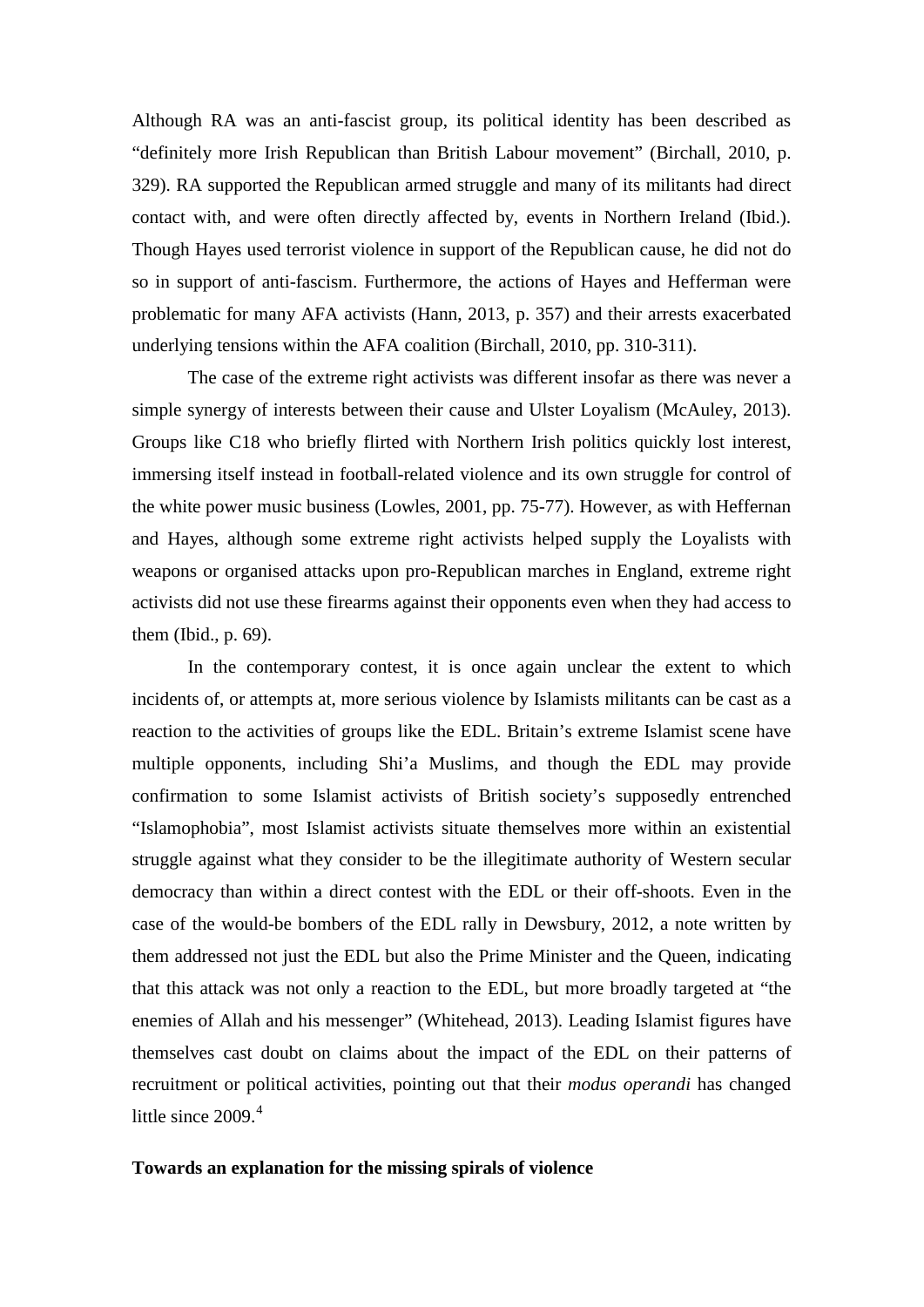These missing, or at least truncated, spirals of violence are clearly problematic for theories of CE. If the concept of CE or "cumulative radicalisation" is to add anything to our capacity to analyse, understand and respond to these contests, it is imperative that we are able not only to explain where escalation does take place, but also for where it does not, or for where escalation starts to take place but then falters (see Oliver & Myers, 2002).

We propose that a first important step towards resolving this problem is to avoid reducing CE to a process of "tit-for-tat". While opposing "extremist" groups undoubtedly interact with and influence one another, there are a number of other factors that shape the nature and outcomes of these interactions. In the case studies described here, there would appear to be four factors that are particularly important if we want to better explain and understand these patterns of contest escalation, de-escalation and non-escalation.

### *Movements' strategies and their broader aims*

To some extent, strategic decisions by the opposing movements did centre on the specific movement – countermovement contest. Threat assessments regarding their opponents were a prominent theme in accounts of decision-making by these groups. For example, escalation was often justified, even motivated, by narratives about the growing strength of their opponents or concerns about a looming "point of no return" after which it would be too late to challenge their opponents. Conversely, perceptions of declining strength of their opponents led activists to proactively reduce the intensity of their own actions – the 43 Group wound down its activity in 1949 when they felt that "the fascists were beaten" (Beckman, 1992, p. 177). Similarly, C18 became less of a focus for AFA activists after activists felt they had already "destroyed" C18's credibility (Birchall, 2010, pp. 335, 338).

However, strategic considerations usually extended beyond the specific movement – countermovement contest. Even groups ostensibly acting as countermovements were not entrained exclusively on just one opponent, with the possible exception of the 43 Group. Most groups and their activists were engaged in multiple contests with multiple opponents and their actions shaped by efforts to influence political decision makers and to engage, or at least not alienate, broader constituencies (real or imagined) of support. For the SWP, for example, the anti-fascist struggle was only one of several conflicts and issues with which they were engaged; their clashes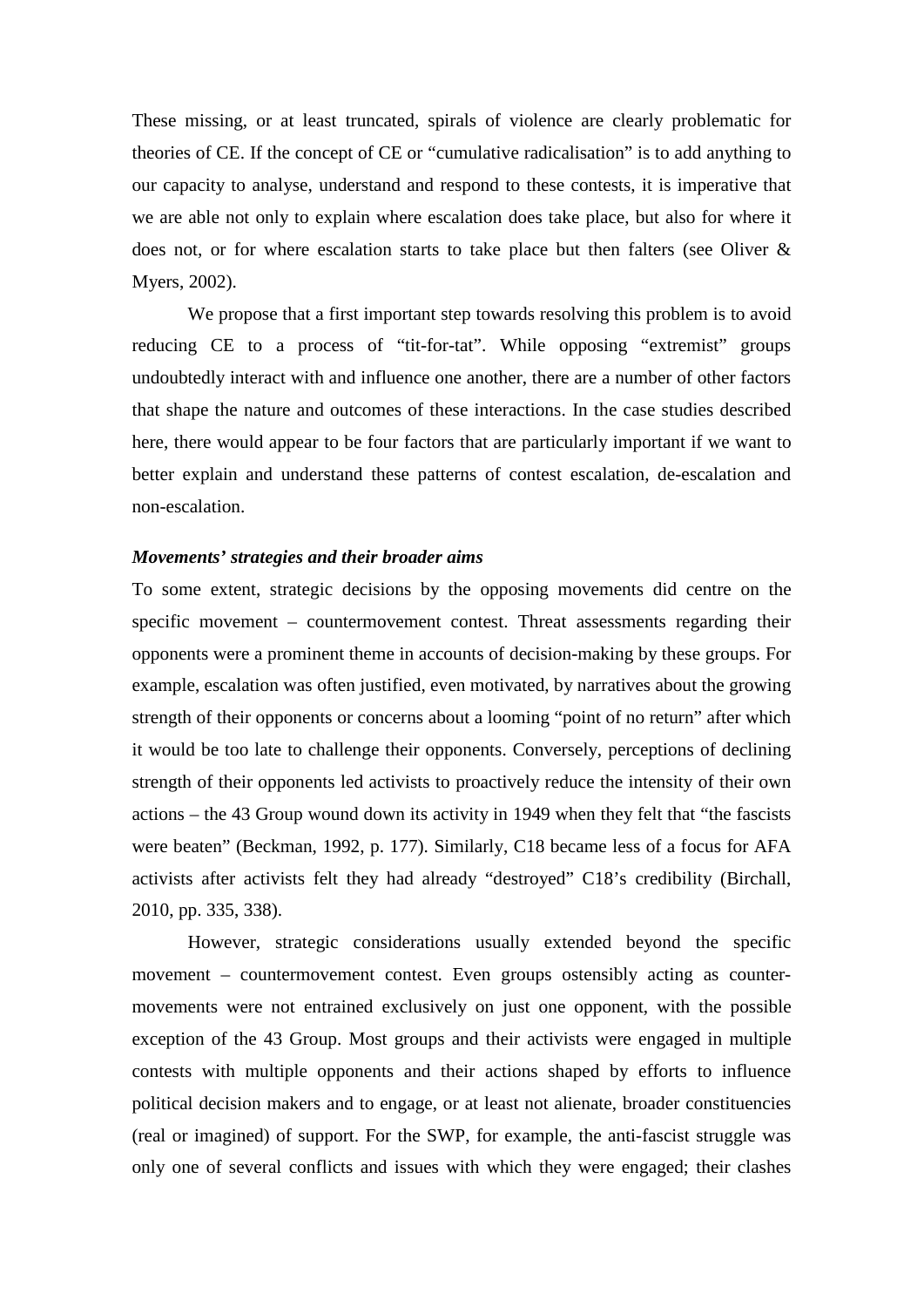with the NF in the 1970s forming just part of a broader escalation of "political violence" and industrial militancy in Britain during that decade (Clutterbuck, 1978).

These wider aims and strategic goals inevitably shaped decisions about tactics. For example, concerns that the kind of violence seen at Lewisham limited rather than broadened their struggle (Smith, 2009, pp. 67-69) were at least one of the reasons the SWP drew back from physical force anti-fascism after Lewisham and why the "squadists", who were increasingly viewed as a "political embarrassment" (Hann & Tilzey, 2003, pp. 87-89), were gradually expunged from the party (Copsey, 2000, p. 130).

Similarly, on the extreme right in the early 1990s, the recognition by the BNP leadership that "street gang politics" was unconducive to their broader political aims, which felt increasingly achievable with the election of a BNP councillor in Millwall on the Isle of Dogs in September 1993, was at least one of the reasons for their gradual disengagement from street violence from 1994 onwards.

### *Intra-movement dynamics*

As well being shaped by interactions between opposing movements, patterns of contest escalation were also shaped by intra-movement dynamics. This happened through two main mechanisms. The first relates to the issue of control within the movements. Radicalisation usually emerges at the margins of movements (della Porta & Tarrow, 1986) because movement leaders, who often aspire to engage with more formalised political processes, seek to discourage forms of radicalisation they perceive to be politically counter-productive. Where leaders have limited control of the margins of their movements, or where they lose control, it is more likely that tactical radicalisation will occur.

In the case studies we have described, it is notable that violence above and beyond established action repertoires has tended to involve those activists that are most detached from wider movement structures and constituencies of support, or where control structures have degraded. For example, while the ANL was located in the broader Labour/trade union movement, as are the anti-fascist groups at the forefront of anti-EDL campaigning, some of the most combative anti-fascist groups, such as RA "often had nothing more to anchor it [to the wider anti-fascist movement] than a sense of political responsibility drawn from its own analysis" (Birchall, 2010, p. 26). Similarly, while some EDL activists have carried out acts of violence, movement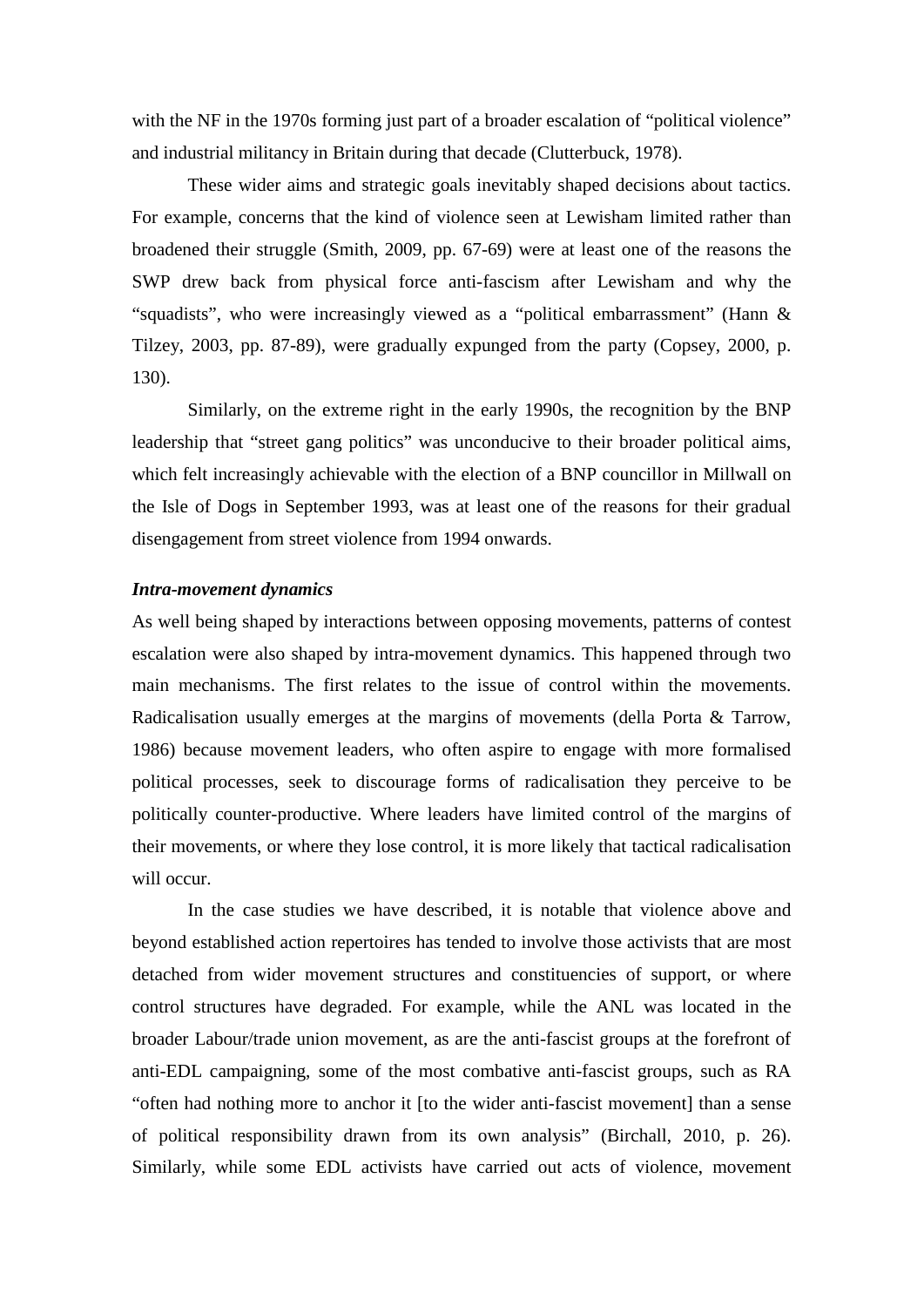leaders and organisers have usually sought to minimise public disorder during official events (Busher, 2013). It has been as the movement fragmented that activists associated with splinter groups, like the North West Infidels, have deployed far more violent tactics (see Traynor, 2013).

A second mechanism through which intra-movement dynamics shaped patterns of escalation relates to competitive intra-movement processes, sometimes called "outbidding", whereby one faction defines itself against the other by the use of increasingly violent tactics (McCauley & Moskalenko, 2011, pp. 125-128). For example, an attempted letter-bomb campaign by a C18 faction emerged as much out of activists' attempts to differentiate themselves from less action-orientated factions within both C18 and the broader extreme right scene as it did out of the group's interactions with left-wing opponents. Indeed, intended targets of the letter bombs not only comprised anti-fascist and racist-targets, but also rivals within the extreme right-wing scene. AFA offers a similar, if less tactically radical example. Though it had always provided a physical response to extreme right-wing mobilisation, it was, Copsey (2011) argues, the re-emergence of the ANL and groups like the Anti-Racist Alliance in 1992, that led AFA "to differentiate itself from this competition by further emphasising its physical mettle" (pp. 127-128).

### *The role of state actors*

The literature on the effects of repression on protest highlights the complexity of this relationship: while repression might stymie protest (Feierabend & Feierabend, 1966), this may only be a short-term effect (Earl & Soule, 2010), and while in some instances state repression may generate "backfire" effects (Hess & Martin, 2006), such effects are likely to be mediated by factors such as the relative strength or weakness of the social movement organisation (Titarenko, McCarthy, McPhail, & Augustyn, 2001) or by the extent to which activists perceive the repression as (il)legitimate (Opp & Roehl, 1990). What is clear, however, is that any satisfactory account of "CE" *must* also include an analysis of state actors' role in this process.

In each of the case studies it is possible to trace the influence state actors, particularly the police, have exerted. This is most easy to see with regards short to medium term effects. By interdicting numerous bomb plots by extreme right-wing and Islamist activists or more routinely through protest management, the police have often served to minimise or control violence. On other occasions, such as in the run up to the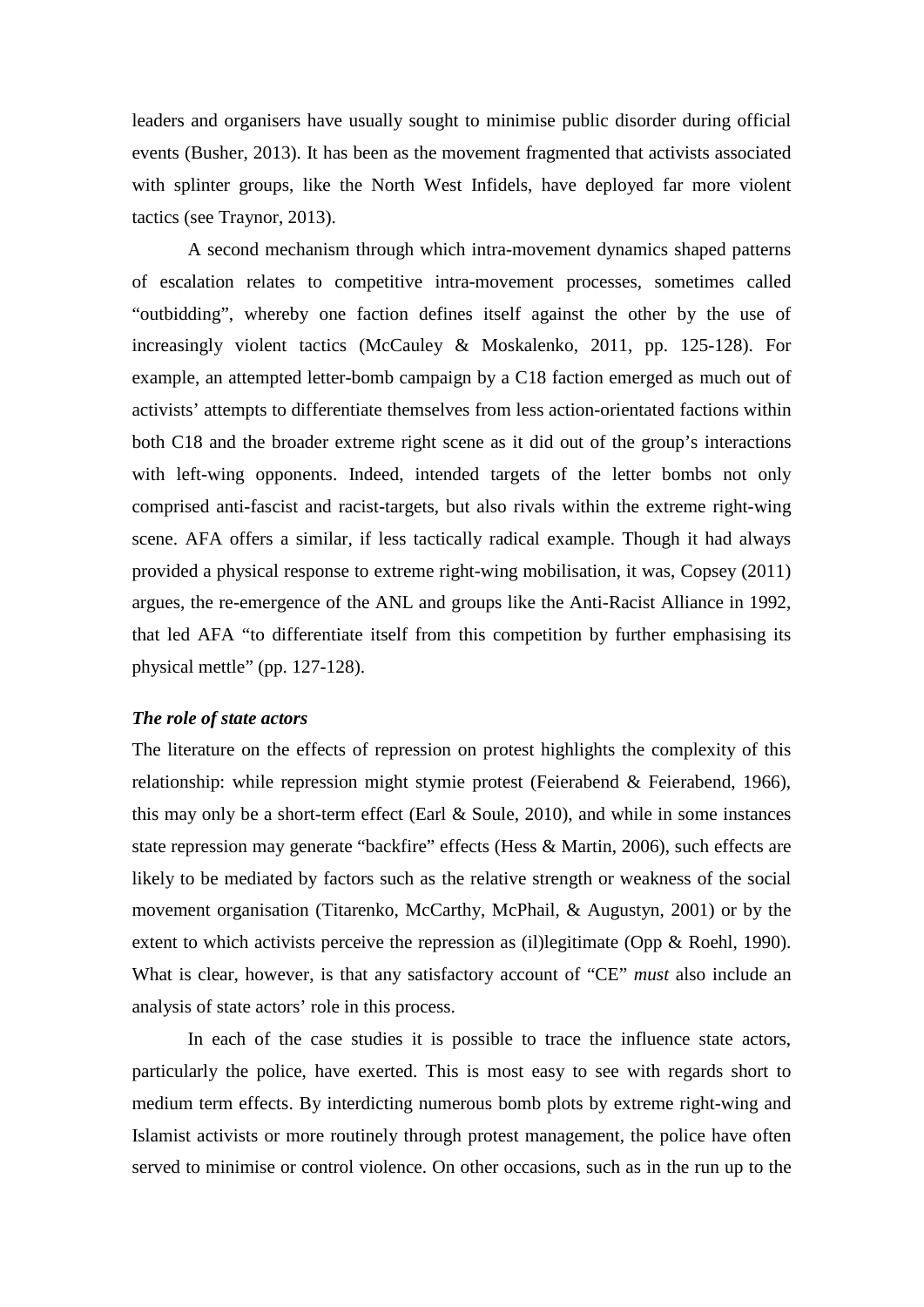"Battle of Lewisham" when the Commissioner of the Metropolitan Police rejected entreaties from the local authorities to apply to the Home Secretary to ban the march (McNee, 1983, pp. 91-99), it might be argued that state actors failed to restrict violent escalation (after the summer of 1977, several bans were imposed to restrict NF marches). There are also occasions where it might be argued that police actions actually precipitated violence. For example, during an ANL march on the BNP bookshop in Welling, southeast London, in 1993 anti-fascists clashed with police *not* the BNP – whose activists were corralled inside the bookshop. The most serious violence occurred *after* mounted police charged the demonstrators, backed by riot police (Copsey, 2000, pp. 175-177).

Perceptions of the legitimacy of state actors also play a crucial role in longerwave processes of contest framing, which in turn shape the structures of motivation and justification available to activists. It is unlikely to be coincidental that two of the most striking escalations of violence – those by RA militants in the early 1990s and by Islamist militants – were conducted by activists that explicitly denied the legitimacy of, and therefore sought to challenge, the state itself (see della Porta's (1995) account of violent left-wing movements in Italy and Germany).

What is interesting about the British case is how infrequently this transition of the state from arbiter to opponent has taken place. Activists in extreme right-wing, extreme left-wing or anti-fascist groups in Britain have certainly not viewed the state as benign or benevolent. There have been repeated claims by all sides about state bias in favour of their opponents (for instance Macklin, 2005), and extreme right- and left-wing groups in Britain have also articulated forms of ideological opposition to the political authorities of their day (see Copsey, 2011, p. 127).There have however been very few instances in which groups from the left or the right have developed a sustained campaign of violence directed at the state, even after the deaths of anti-fascist activists Kevin Gately (1974) and Blair Peach (1979) during clashes with the police as antifascists sought to disrupt NF gatherings in Red Lion Square and Southall respectively. There are likely several explanations for this. In part, Britain's wartime resistance of "Nazi Germany", and to a lesser extent its subsequent involvement in the cold war, have closed down symbolic space available for extreme groups of any hue. The claims made by left-wing militants in Italy about the need to "carry on their fathers' Partisan movement against a 'fascist state,'" or by left-wing activists in Germany about having "to resist with all means the new 'Nazi' state to avoid repeating their fathers' mistakes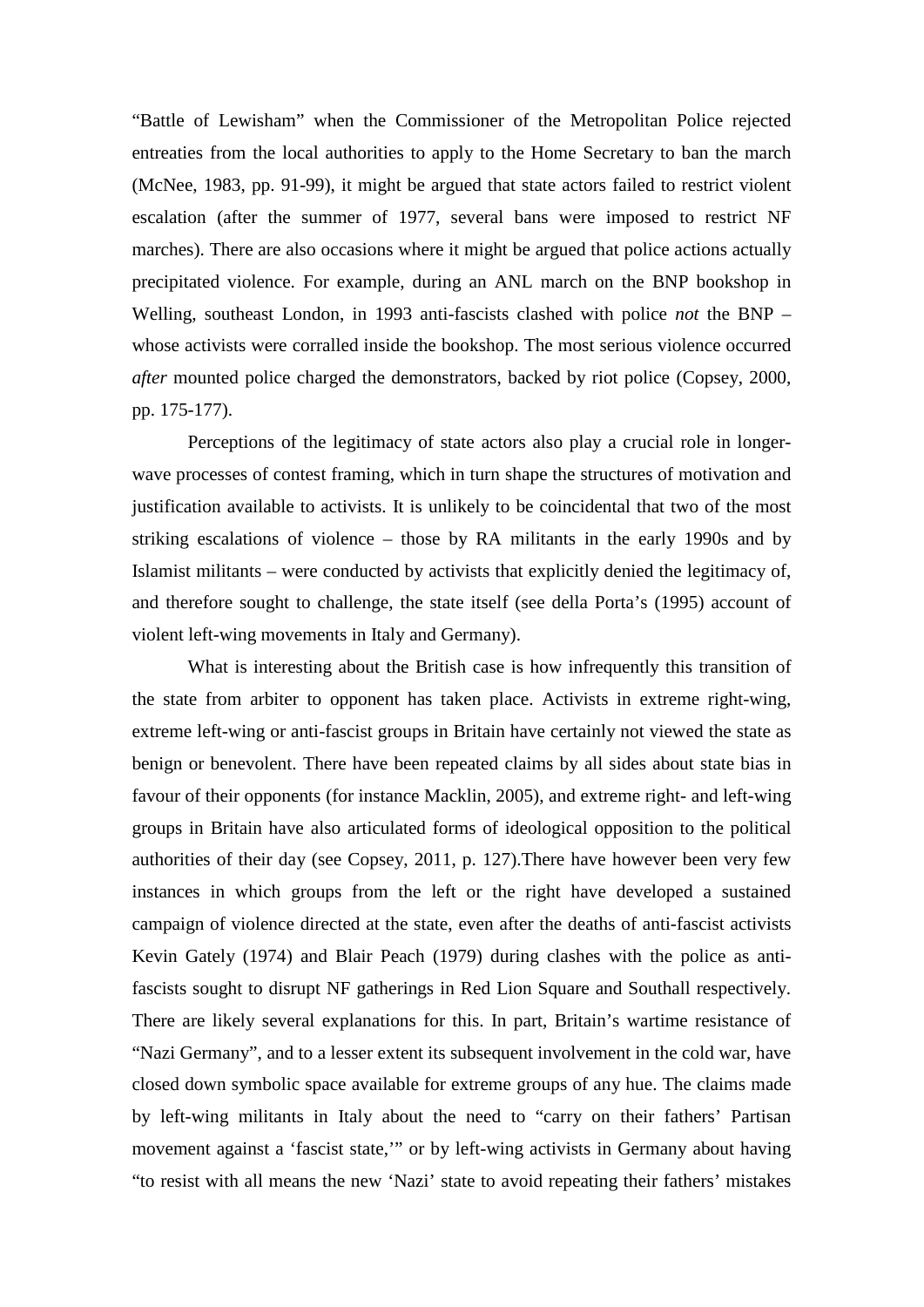and redeem their shame"(della Porta, 2008, p. 227) could not have seemed so credible in Britain. But what also seems likely to have contributed to this is how policing of political extremisms has, at least historically, been framed as a public order issue; how, outwith of a number of exceptional circumstances, the basic right of groups to protest have, for the most part, not been infringed; and how, where restrictions have been imposed upon protests, they have been applied to both sides of the contest. The extent to which the increased profile of counter-terrorism policing and a growing policy focus on challenging "the ideology of extremism" (HM Government, 2011, p. 1) affects the credibility of claims that policing is primarily about public order rather than ideas and ideology in the eyes of those drawn to these contests remains to be seen.

### *Movement cultures and identities*

A fourth factor that shaped activists' decisions about whether or not to escalate violence was the emergent movement, cultures, and identities. In the last two decades, a wideranging literature has emerged on how cultural processes – the negotiation of group identities; the development, performance and reproduction of group rituals; emotions; processes of framing, or the production of internalised moral orders – shape, even comprise, social movement activism (Jasper, 2007; Larson, 2013; Virchow, 2007).

In the case studies we have described, on some occasions these processes facilitated escalation. For example, in each contest wave we find groups or factions for whom physical confrontations with their opponents comprised an important part of their group identity. When SWP activists first adopted strategies of physically opposing the NF, activists saw their actions as "the litmus test" to distinguish between those serious about "a revolutionary alternative" from "careerists and hacks" (International Socialism, 1976). Later, as the SWP moved away from physical strategies of opposition, direct action both gave AFA a distinct political identity and provided a basis for bonds of solidarity within the group. Processes of group identity construction also help explain why we see more dramatic forms of escalation at points of intersection with other more violent contests. As well as what were essentially processes of capacity building – with activists being introduced to skills and resources that could be transferred to other contexts (Hegghammer, 2013) – intersections with more violent contests altered activists' cultural reference points, thereby enabling shifts in some activists' notions of what comprises justifiable force. For example, as RA's official history notes of the group's support for the IRA: "Another eminently practical benefit in accepting the use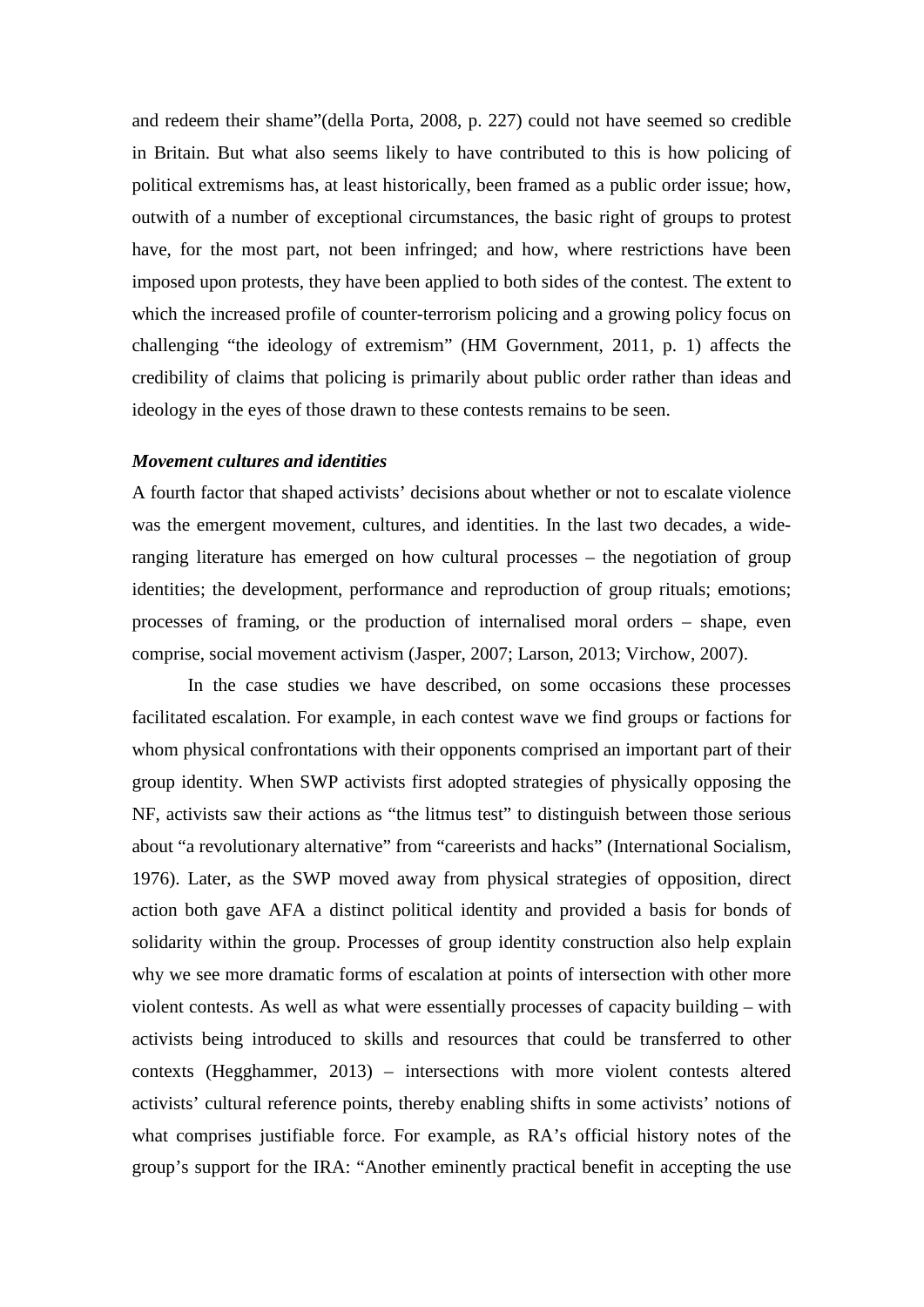and need for [the IRA's] armed political struggle," was "that any ethical reservations about our own use of violence for political ends, in this case physical force anti-fascism, was underscored and legitimised" (Red Action, n.d.).

However, cultural processes also inhibited violence. Decisions by activists on all sides to broadly uphold limits to their violence, even when the opportunity presented itself, were often described with comments about how it was just not what they (collectively) did. Accounts of street violence are peppered with recollections of more experienced activists stepping in when someone had "had enough" (for instance Birchall, 2010, p. 297) – Vidal Sasson, the famous hairdresser active with the 43 Group as a teenager, recalled being told before an attack on a fascist march: "We're not here to kill, we're here to maim" (Wilen, 2008).

### **Conclusion**

Concepts of "cumulative extremism" have gained considerable traction in recent years, especially in policy and practitioner communities, but increasingly in academic circles too. Our aim in writing this article is not to be dismissive of these concepts, but to highlight some of the real-world nuance and complexity that they must be able to deal with if they are to prove a useful addition to the vocabulary that we use to talk about terrorism and political violence.

In the first part of this article we drew attention to the fact that although opposing movements may be responsive to one another, it is far less evident that these interactions will always, or are even likely, to produce substantial and sustained spirals of violence: a) most of the time patterns of violence were fairly stable, in terms of style and degree; b) violence by one actor often did not beget greater or even further violence; c) periods of interactive escalation were often (relatively) short-lived; and d) it was unclear that the most serious instances of violent escalation could be attributed to the movement – countermovement contest in question.

In the second part, we have proposed that if analyses of "CE" are to accommodate such empirical complexities, they will have to extend beyond talk of "titfor-tat" processes to incorporate a range of factors that mediate how opposing groups react to one another. These include, but are not limited to: a) movements' strategic considerations and broader social and political aims; b) dynamics of intra-movement control and leadership; c) the actions of and activists' interactions with state actors; and d) emergent movement cultures and identities. Further research is required on these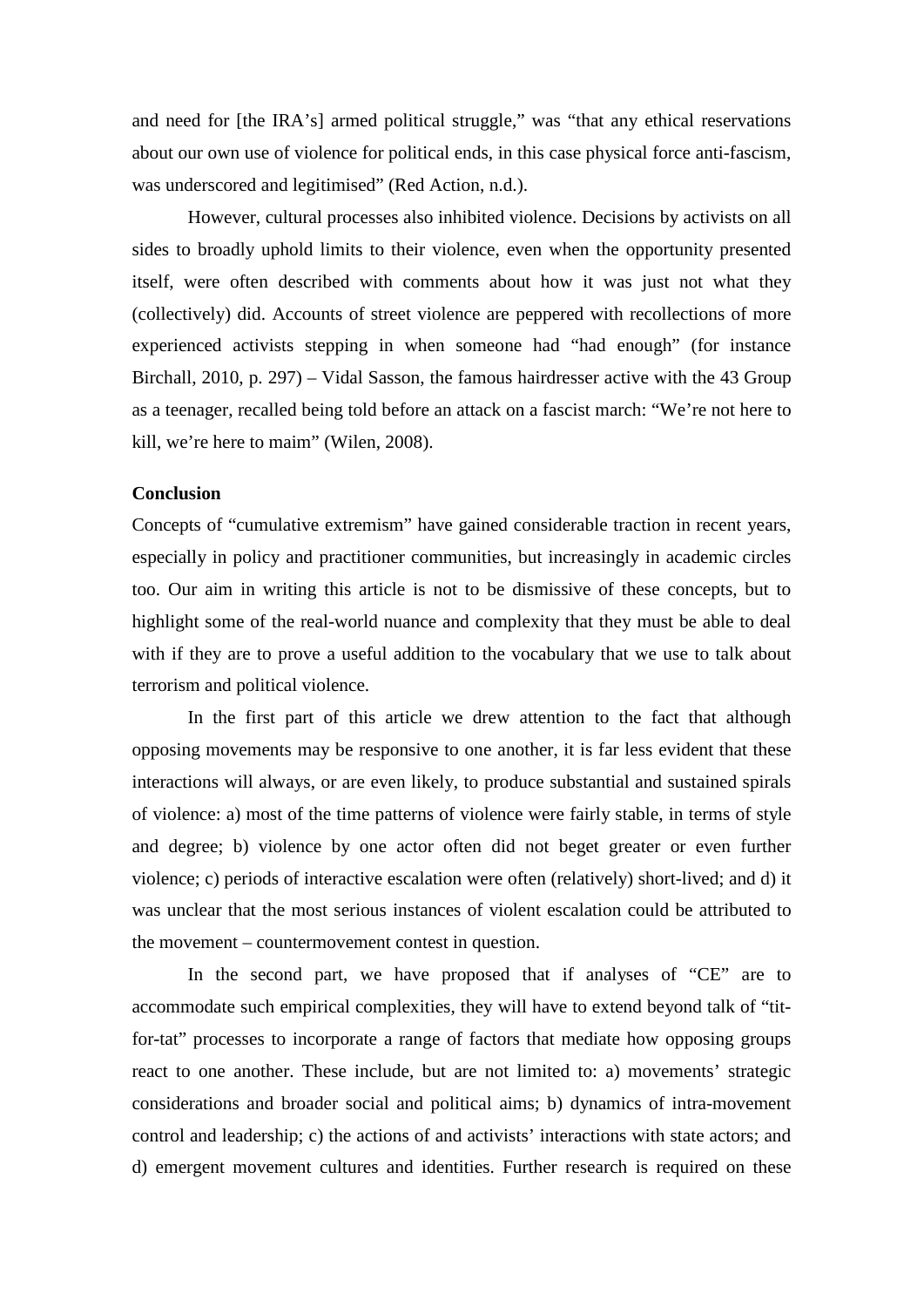patterns and processes of interactive escalation. In particular, there is a need for research that addresses how processes of interactive escalation can gain energy from and/or act as a catalyst for the evolution of longer-term tensions and animosities, and for research that details and makes comparisons across interactive escalation between different sets of actors in different national contexts. In the meantime, policy makers, practitioners and academics alike might do well to err on the side of caution when making claims about CE and "spirals of violence".

### **Notes on contributors**

Graham Macklin is an Honorary Fellow at the Parkes Institute for the Study of Jewish/Non-Jewish Relations, Southampton University. He has published widely on the subject of extreme right-wing politics in Britain.

Joel Busher is a Research Fellow at the Centre for Trust, Peace and Social Relations at Coventry University. He is a sociologist, whose most recent research focuses on processes of antiminority mobilisation.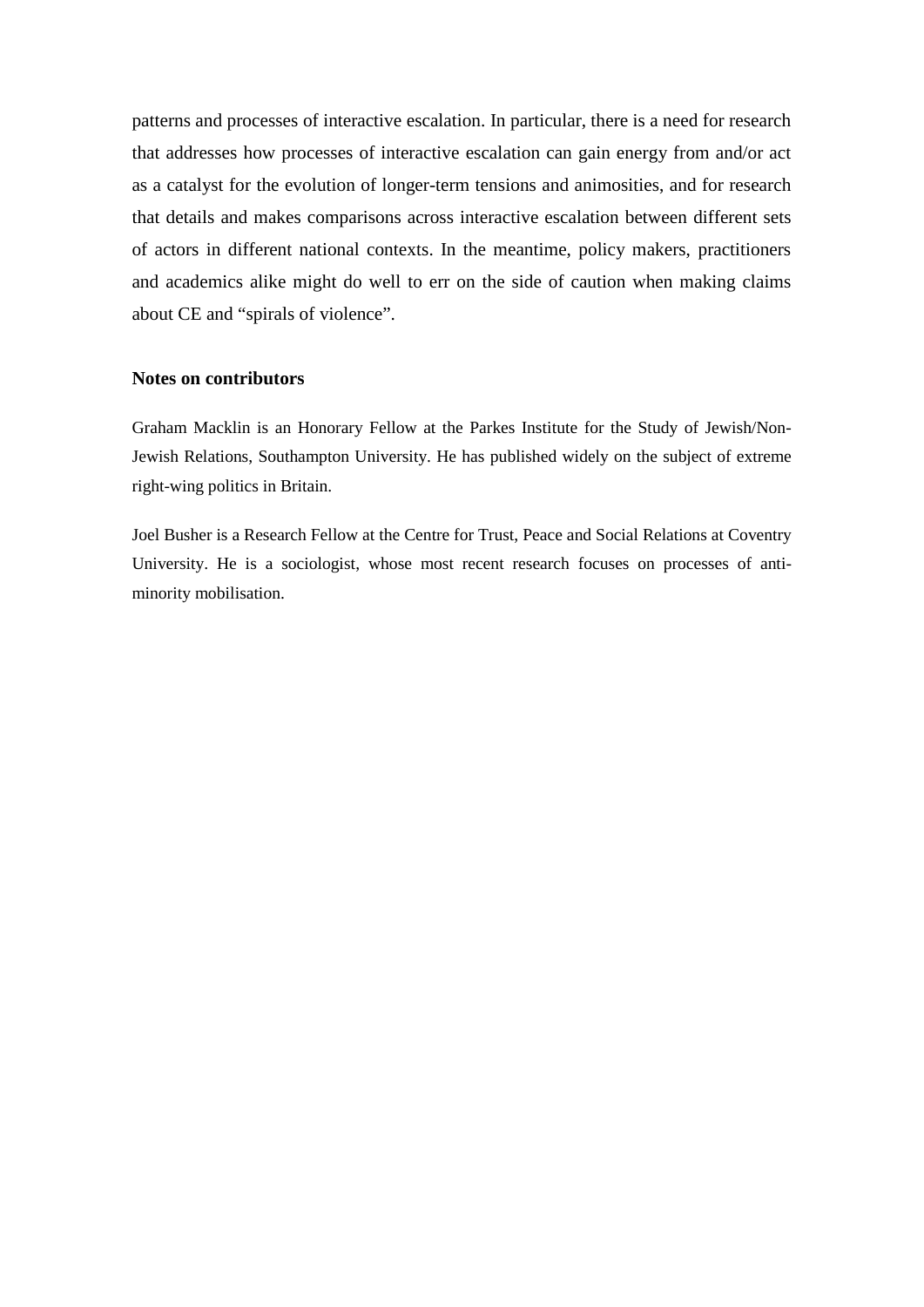### **References**

- Anderson, D. (2013). *The Terrorism Acts in 2012: Report of the Independent Reviewer on the Operation of the Terrorism Act 2000 and Part 1 of the Terrorism Act 2006*. London: TSO.
- Bartlett, J., & Birdwell, J. (2013). Cumulative radicalisation between the far-right and Islamist groups in the UK: A review of evidence. London: Demos.
- BBC. (2013, June 6). Anti-EDL bomb could have sparked 'spiral of terror'. *BBC*. Retrieved from<http://www.bbc.co.uk/news/uk-22795887>
- Beckman, M. (1992). *The 43 Group*. London: Centerprise.
- Birchall, S. (2010). *Beating the Fascists: The Untold Story of Anti-Fascist Action*. London: Freedom Press.
- Busher, J. (2013). Grassroots activism in the English Defence League: Discourse and public (dis)order. In M. Taylor, P. M. Currie, & D. Holbrook (Eds.), *Extreme Right-Wing Political Violence and Terrorism* (pp. 65-84). London: Bloomsbury.
- Busher, J. (in press). *The Making of Anti-Muslim Protest: Grassroots Activism in the English Defence League*. Abingdon: Routledge.
- Busher, J., & Macklin, G. (2014). Interpreting 'cumulative extremism': Six proposals for enhancing conceptual clarity. *Terrorism and Political Violence.*
- Clutterbuck, R. (1978). *Britain in Agony: The Growth of Political Violence*. London: Faber & Faber.
- Collins, M. (2012). *Hate: My Life in the British Far Right* (2nd ed.). London: Biteback.
- Copsey, N. (2000). *Anti-Fascism in Britain*. Basingstoke: Macmillan.
- Copsey, N. (2010). The English Defence League: Challenging our country and our values of social inclusion, fairness and equality. London: Faith Matters.
- Copsey, N. (2011). From direct action to community action: The changing dynamics of anti-fascist opposition. In N. Copsey & G. Macklin (Eds.), *British National Party: Contemporary Perspectives* (pp. 123-141). London: Routledge.
- della Porta, D. (1995). *Social Movements, Political Violence, and the State: A Comparative Analysis of Italy and Germany*. Cambridge: Cambridge University Press.
- della Porta, D. (2008). Research on social movements and political violence. *Qualitative Sociology, 31*(3), 221-230.
- della Porta, D. (2013). *Clandestine Political Violence*. Cambridge: Cambridge University Press.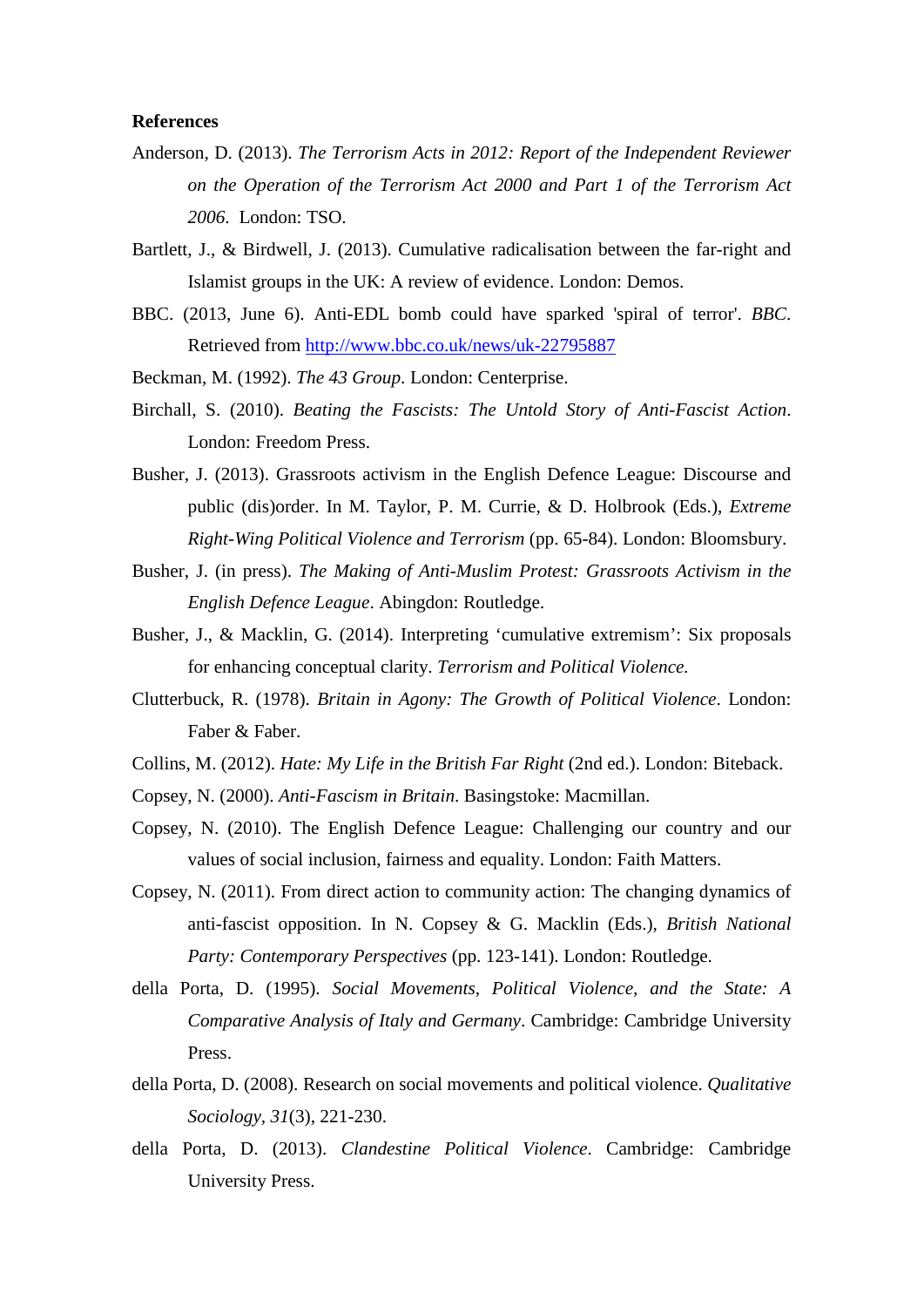- della Porta, D., & Tarrow, S. (1986). Unwanted Children: Political violence and the cycle of protest in Italy, 1966–1973. *European Journal of Political Research, 14*(5-6), 607-632. doi: 10.1111/j.1475-6765.1986.tb00852.x
- Deloughery, K., King, R. D., Asal, V., & Rethemeyer, R. K. (2013). Assessing the Likelihood of Hate Crime in the Wake of Boston Bombings: National Consortium for the Study of Terrorism and Responses to Terrorism.
- Dobratz, B. A., & Waldner, L. K. (2012). Repertoires of contention: White separatist views on the use of violence and leaderless resistance. *Mobilization, 17*, 49-66.
- Earl, J., & Soule, S. A. (2010). The impacts of repression: The effect of police presence and action on subsequent protest rates. *Research in Social Movements, Conflicts and Change, 30*, 75-113.
- Eatwell, R. (2006). Community cohesion and cumulative extremism in contemporary Britain. *The Political Quarterly, 77*(2), 204-216.
- Eatwell, R., & Goodwin, M. (2010). Conclusion. In R. Eatwell & M. Goodwin (Eds.), *The New Extremism in 21st Century Britain* (pp. 231-248). Abingdon: Routledge.
- Feierabend, I. K., & Feierabend, R. L. (1966). Aggressive behaviors within polities, 1948-1962: a cross-national study. *Journal of Conflict Resolution, 10*(3), 249- 271.
- Feldman, M., & Littler, M. (2014). Tell MAMA reporting 2013/14 anti-Muslim overview, analysis and 'cumulative extremism'. Middlesborough: Teesside University.
- Hanes, E., & Machin, S. (2014). Hate crime in the wake of terror attacks: Evidence from 7/7 and 9/11. *Journal of Contemporary Criminal Justice, 30*(3), 247-267. doi: 10.1177/1043986214536665
- Hann, D. (2013). *Physical Resistance: A Hundred Years of Anti-Fascism*. Alresford: Zero Books.
- Hann, D., & Tilzey, T. (2003). *No Retreat: The Secret War between Britain's Anti-Fascists and the Far Right*. Lytham: Milo.
- Haringey Trades Council. (n.d.). The battle of Wood Green.
- Hayes, M., & Aylward, P. (2000). Anti-Fascist Action: Radical resistance or rent-amob? *Soundings, 14,* 53-62.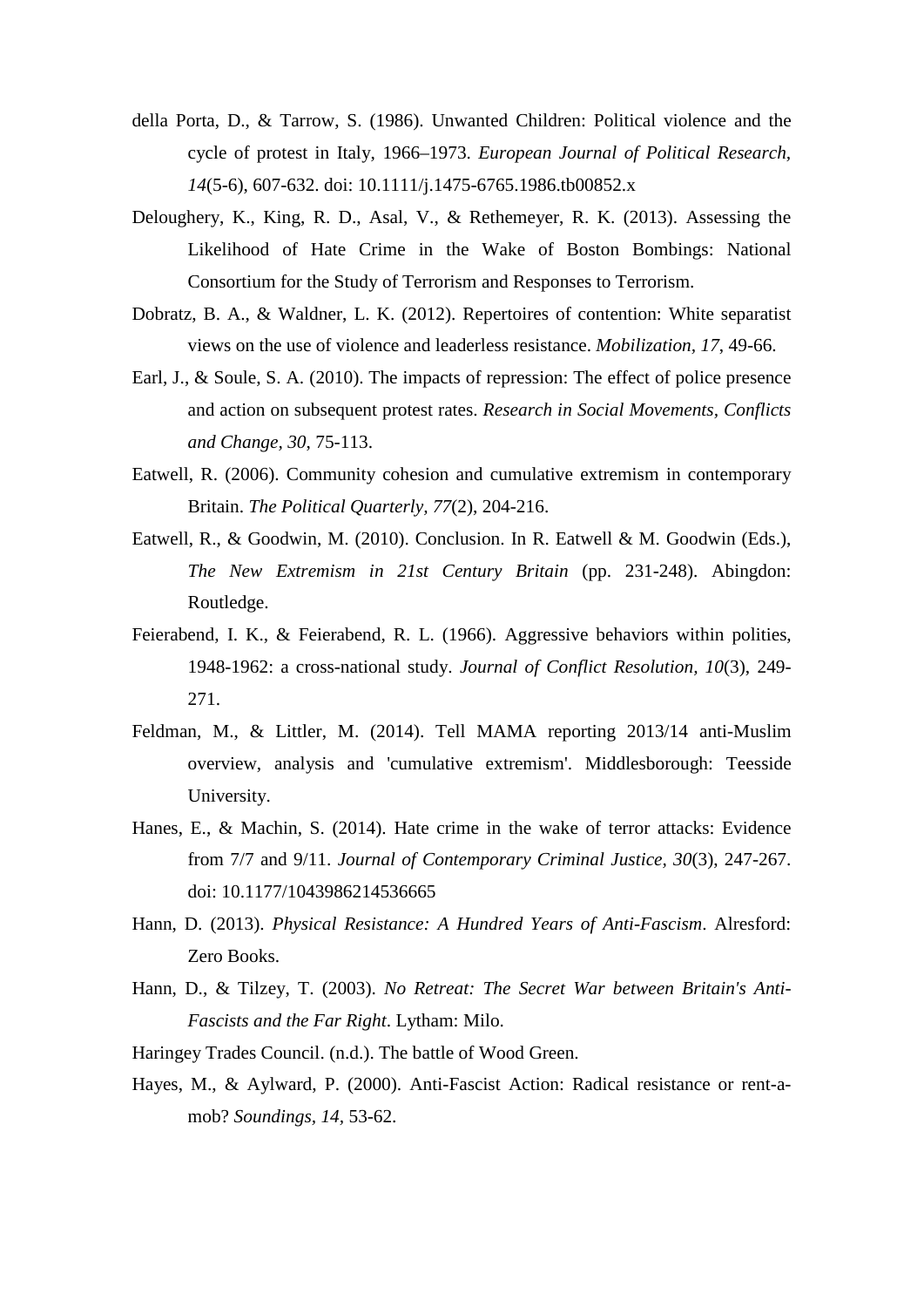- Hegghammer, T. (2013). Should I stay or should I go? Explaining variation in western jihadists' choice between domestic and foreign fighting. *American Political Science Review, 107*(1), 1-15.
- Hess, D., & Martin, B. (2006). Repression, backfire, and the theory of transformative events. *Mobilization, 11*(2), 249-267.
- HM Government. (2011). *Prevent Strategy*. London: TSO.
- HM Government. (2013). *Contest: The United Kingdom Government's Strategy for Countering Terrorism: Annual Report*. London: TSO.
- Holbrook, D., & Taylor, M. (2013). Introduction. In M. Taylor, P. M. Currie, & D. Holbrook (Eds.), *Extreme Right-Wing Political Violence and Terrorism* (pp. 1- 15). London: Bloomsbury.
- Home Affairs Select Committee. (2012). *The Roots of Violent Radicalisation*. London: TSO.
- Husbands, C. T. (1977). The National Front becalmed? *Wiener Library Bulletin, XXX,* 74-79.
- International Socialism. (1976, March). Fascism in Leicester*,* 16-19. Retrieved from [http://www.marxists.org/history/etol/newspape/isj/1976/no093/leicester.ht](http://www.marxists.org/history/etol/newspape/isj/1976/no093/leicester.htm) [m](http://www.marxists.org/history/etol/newspape/isj/1976/no093/leicester.htm)
- Jackson, P. (2011). The EDL: Britain's new 'far-right'social movement: Northampton: Radicalism and New Media Group Publications.
- Jasper, J. M. (2007). *The Art of Moral Protest: Culture, Biography, and Creativity in Social Movements* (Paperback Edition ed.). London: University of Chicago Press.
- Larson, J. A. (2013). Social Movements and Tactical Choice. *Sociology Compass, 7*(10), 866-879. doi: 10.1111/soc4.12069
- Lowles, N. (2001). *White Riot: The Violent Story of Combat 18*. Bury: Milo Books.
- Macklin, G. (2005). "A plague on both their houses": Fascism, anti-fascism and the police in the 1940s. In N. Copsey & D. Renton (Eds.), *British Fascism, the Labour Movement and the State* (pp. 46-67). Basingstoke: Palgrave Macmillan.
- Macklin, G. (2007). *Very Deeply Dyed in Black: Sir Oswald Mosley and the Resurrection of British Fascism after 1945*. London: IB Tauris.
- Macklin, G. (in press). *White Racial Nationalism in Britain*. Abingdon: Routledge.
- McAdam, D. (1983). Tactical innovation and the pace of insurgency. *American sociological review*, 735-754.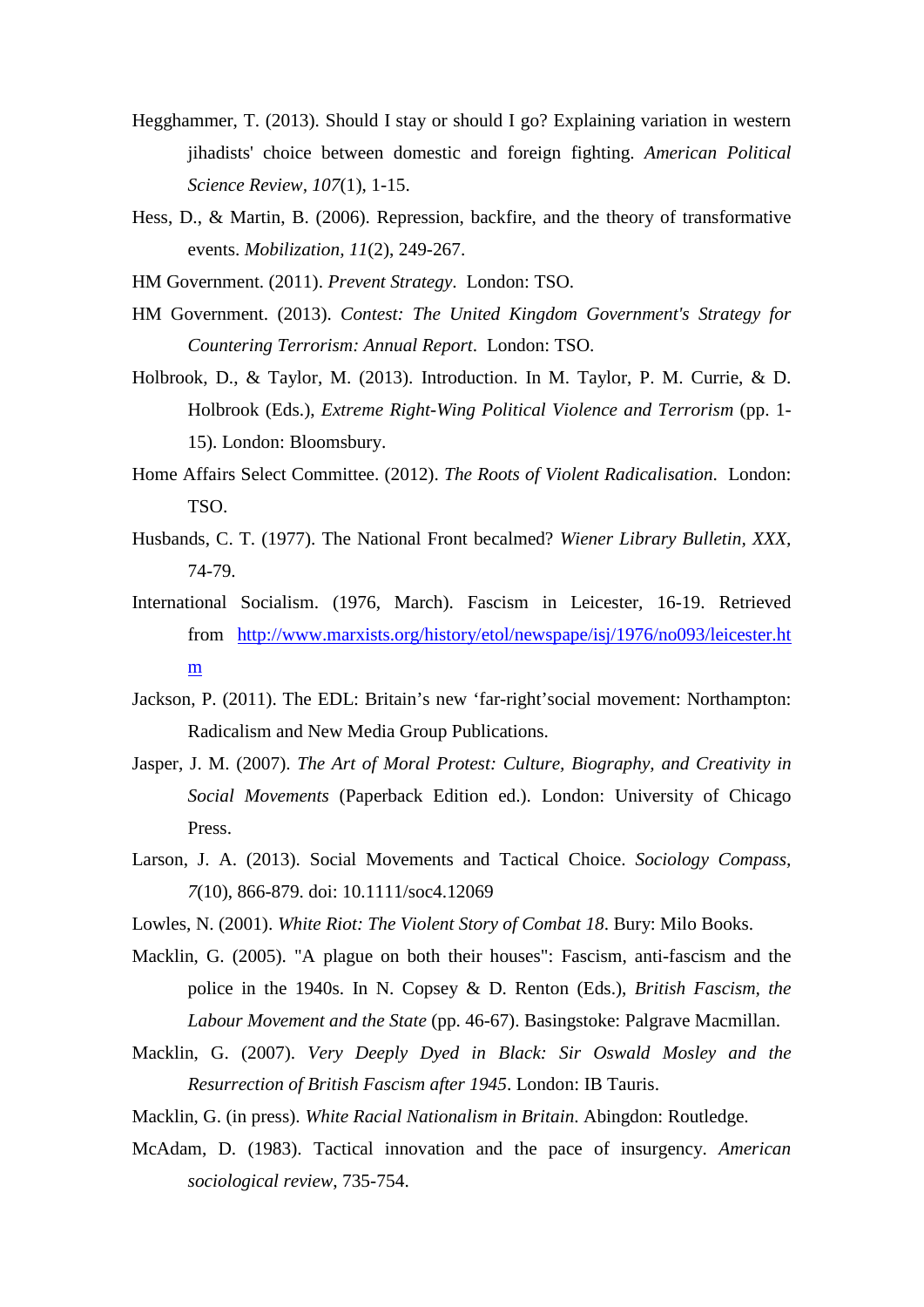- McAuley, J. W. (2013). Ulster Loyalism and extreme right wing politics. In M. Taylor, P. M. Currie, & D. Holbrook (Eds.), *Extreme Right-Wing Political Violence and Terrorism* (pp. 85-103). London: Bloomsbury.
- McCauley, C., & Moskalenko, S. (2011). *Friction: How Radicalization Happens to Them and Us*. Oxford: Oxford University Press.
- McNee, D. (1983). *McNee's Law*. London: Collins.
- Oliver, P. E., & Myers, D. J. (2002). The Coevolution of Social Movements. *Mobilization: An International Quarterly, 8*(1), 1-24.
- Opp, K.-D., & Roehl, W. (1990). Repression, micromobilization, and political protest. *Social Forces, 69*(2), pp.521-547. doi: 10.2307/2579672
- Pearce, J. (2013). *Race with the Devil: My Journey from Racial Hatred to Rational Love*. Charlotte, North Carolina: Saint Benedict Press.
- Ranstorp, M. (2010). Introduction. In M. Ranstorp (Ed.), *Understanding Violent Radicalisation: Terrorist and Jihadist Movements in Europe* (pp. 1-18). Abingdon: Routledge.
- Red Action. (n.d.). The road less travelled: The history of Red Action. Retrieved 5th March 2014, from<http://www.redactionarchive.org/p/history-of-present.html>
- Renton, D. (2000). *Facism, Anti-Fascism and Britain in the 1940s*. Basingstoke: Macmillan.
- Renton, D. (2006). *When We Touched the Sky: The Anti-Nazi League, 1977-1981*. Cheltenham: New Clarion Press.
- Seaton, M. (1995, January 29). The charge of the new red brigade. *The Independent on Sunday*. Retrieved from [http://www.independent.co.uk/arts](http://www.independent.co.uk/arts-entertainment/charge-of-the-new-red-brigade-1570278.html)[entertainment/charge-of-the-new-red-brigade-1570278.html](http://www.independent.co.uk/arts-entertainment/charge-of-the-new-red-brigade-1570278.html)
- Smith, E. (2009). A bulwark dimished? The Communist Party, the SWP and antifascism in the 1970s. *Socialist History, 35*, 59-80.
- Taylor, S. (1982). *The National Front in English Politics*. Basingstoke: Macmillan.
- Tilly, C. (1978). *From Mobilization to Revolution*. Reading, MA: Addison Wesley.
- Titarenko, L., McCarthy, J. D., McPhail, C., & Augustyn, B. (2001). The interaction of State repression, protest form and protest sponsor strength during the transition from communism in Minsk, Belarus, 1990-1995. *Mobilization, 6*(2), 129-150.
- Traynor, L. (2013, September 28). Shocking video shows moment right-wing thugs launch brutal ambush attack at anti-fascist meeting. *The Mirror*. Retrieved